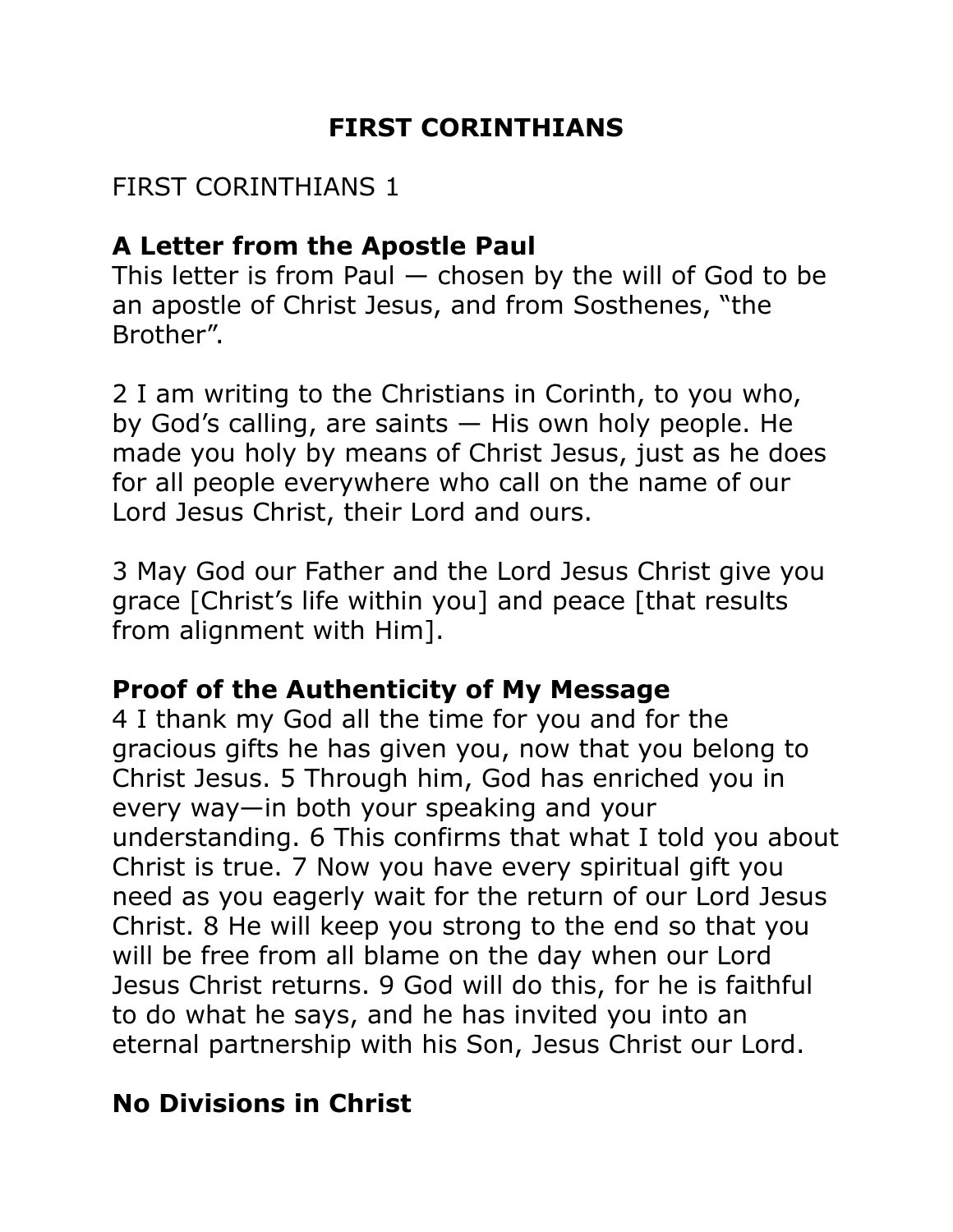10 I appeal to you, dear brothers and sisters, by the authority of our Lord Jesus Christ, to live in harmony with each other. Let there be no divisions among you. Rather, be of one mind, united in vision and purpose. 11 For some members of Chloe's household have told me about your quarrels, my dear brothers and sisters. 12 Some of you are saying, "I am a follower of Paul." Others are saying, "I follow Apollos," or "I follow Peter," or "I follow only Christ."

13 Has Christ been divided into factions? Was I, Paul, crucified for you? Were any of you baptized in the name of Paul? Of course not! 14 [I thank God that I did not baptize any of you except Crispus and Gaius, 15 for now no one can say they were baptized in *my* name. 16 (Oh yes, I also baptized the household of Stephanas, but I don't remember baptizing anyone else.)] 17 For Christ didn't send me to baptize, but to proclaim the Good News —and not with clever speech, for fear that the simple gospel would lose its effectiveness.

### **Christ is God's Powerful Plan**

18 The message of the cross is foolishness to those who are headed for destruction! But we who have entered into Christ's salvation know it is the very power of God. 19 As the Scriptures say,

"I will destroy man's wisdom and disregard his most brilliant ideas."

## **Christ is Rejected by the World**

20 So where does this leave the philosophers, the scholars, and the world's brilliant debaters? God has made the wisdom of this world look foolish. 21 Since God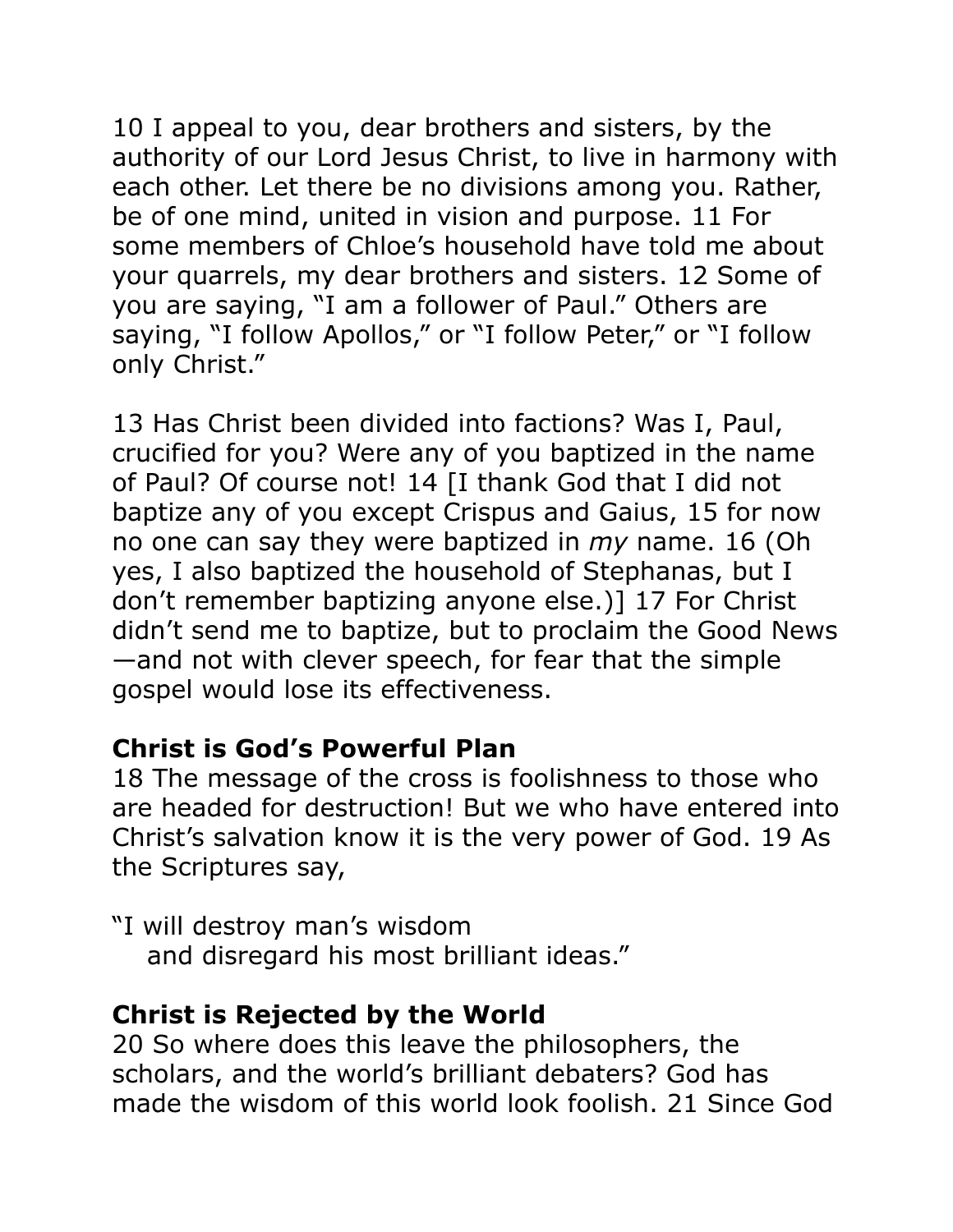in his wisdom saw to it that the world would never know him through human wisdom, he has used our simple, 'foolish' preaching to save those who believe it. 22 It is unconvincing foolishness to the Jews, who always want supernatural signs from heaven. And it is foolishness to the Greeks, who place great emphasis on the speaker's appearance, style and intellect, and discard anything supernatural. 23 So when we humbly proclaim that God in the flesh, the Messiah, Jesus Christ, was crucified as the atonement for our sins, and then resurrected, the Jews are offended [because they are the ones who crucified Him] and the Gentiles say it's all nonsense because it is an idea that would never have entered their minds.

#### **Christ is God's Power and Wisdom**

24 But to those called by God to salvation, whether Jews or Gentiles, Christ is the power of God [that the Jews are looking for] and the wisdom of God [that the Gentiles place value on]. 25 This 'foolish' plan of God is wiser than the wisest of human plans, and God's weakness is stronger than the greatest of human strength.

### **God's Ways are not Our Ways**

26 Remember, dear brothers and sisters, that few of you were wise in the world's eyes, or powerful, or wealthy, when God called you to be saved. 27 Instead, God chooses things the world considers foolish in order to shame those who think they are wise. And he chooses things that are powerless to shame those who are powerful. 28 God chooses things despised by the world, things counted as nothing at all, and uses them to bring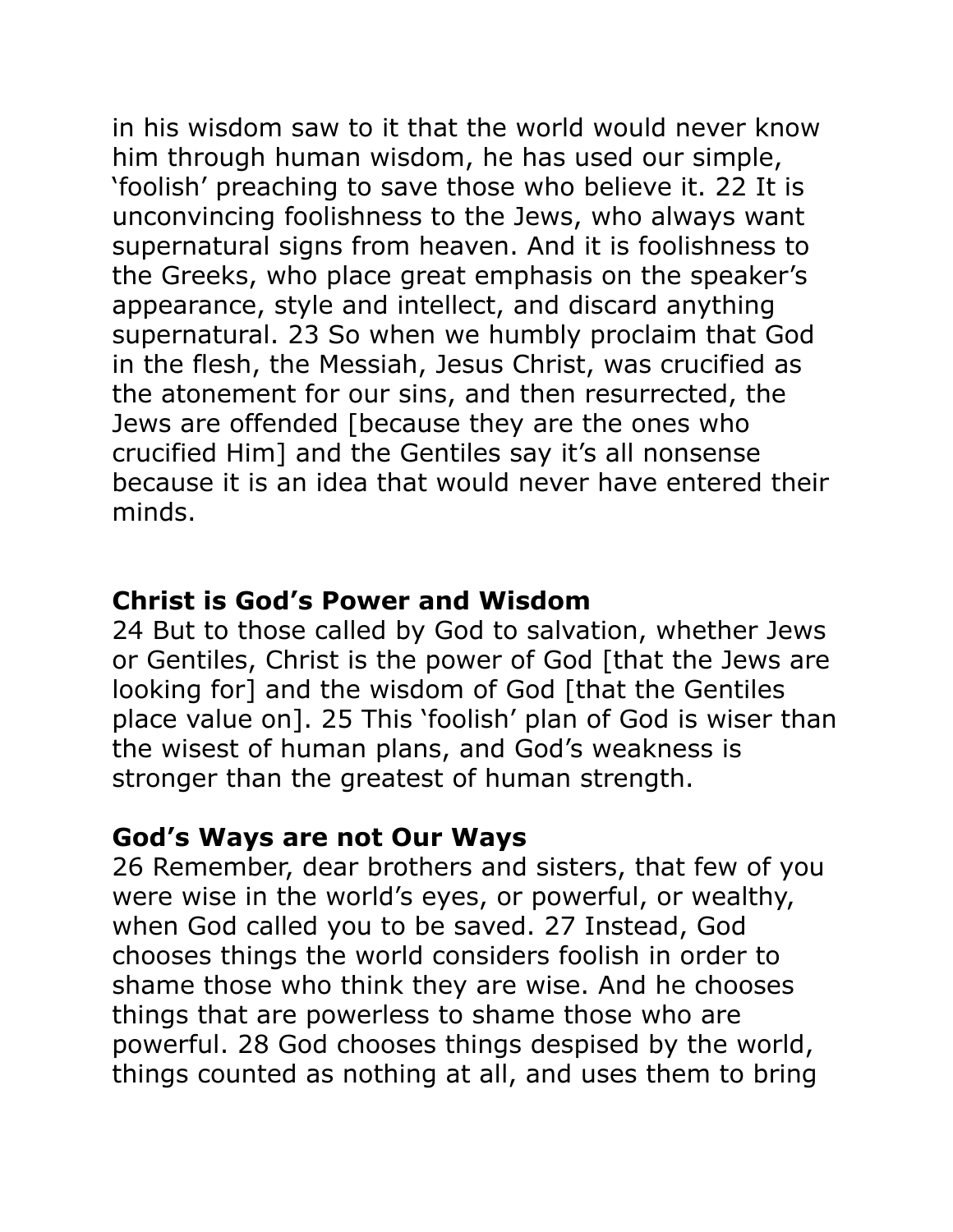to nothing what the world considers important. 29 As a result, no one can ever boast in the presence of God.

[NOTE: God's simple message of salvation appeals to the common folk.]

# **We Boast Only of Christ**

30 God has united you with Christ Jesus. For our benefit God made him to be wisdom personified. And in his wisdom, Jesus did it all: He made us right with God; he made us pure and holy, and he bought us back from satan. 31 Therefore, as the Scriptures say, "If you want to brag on anybody, brag on Jesus."

```
FIRST CORINTHIANS 2 
3-12-17 
aa
```
# **Magnifying Only Christ**

When I first came to you, dear brothers and sisters, I didn't use lofty words and impressive wisdom to tell you God's plan of salvation that has largely been a secret since Creation. 2 For I decided that while I was with you I would focus entirely on Jesus Christ and the effects and benefits for us of His crucifixion. 3 I came to you in much human weakness—timid and trembling. 4 And my message and my style of preaching were very plain. Rather than using clever and persuasive speeches, I relied only on the power of the Holy Spirit. 5 I did this so you would trust not in human wisdom - my speech and presentation, but in the power - the evident working in your heart and mind - of God.

# **A Hidden Plan**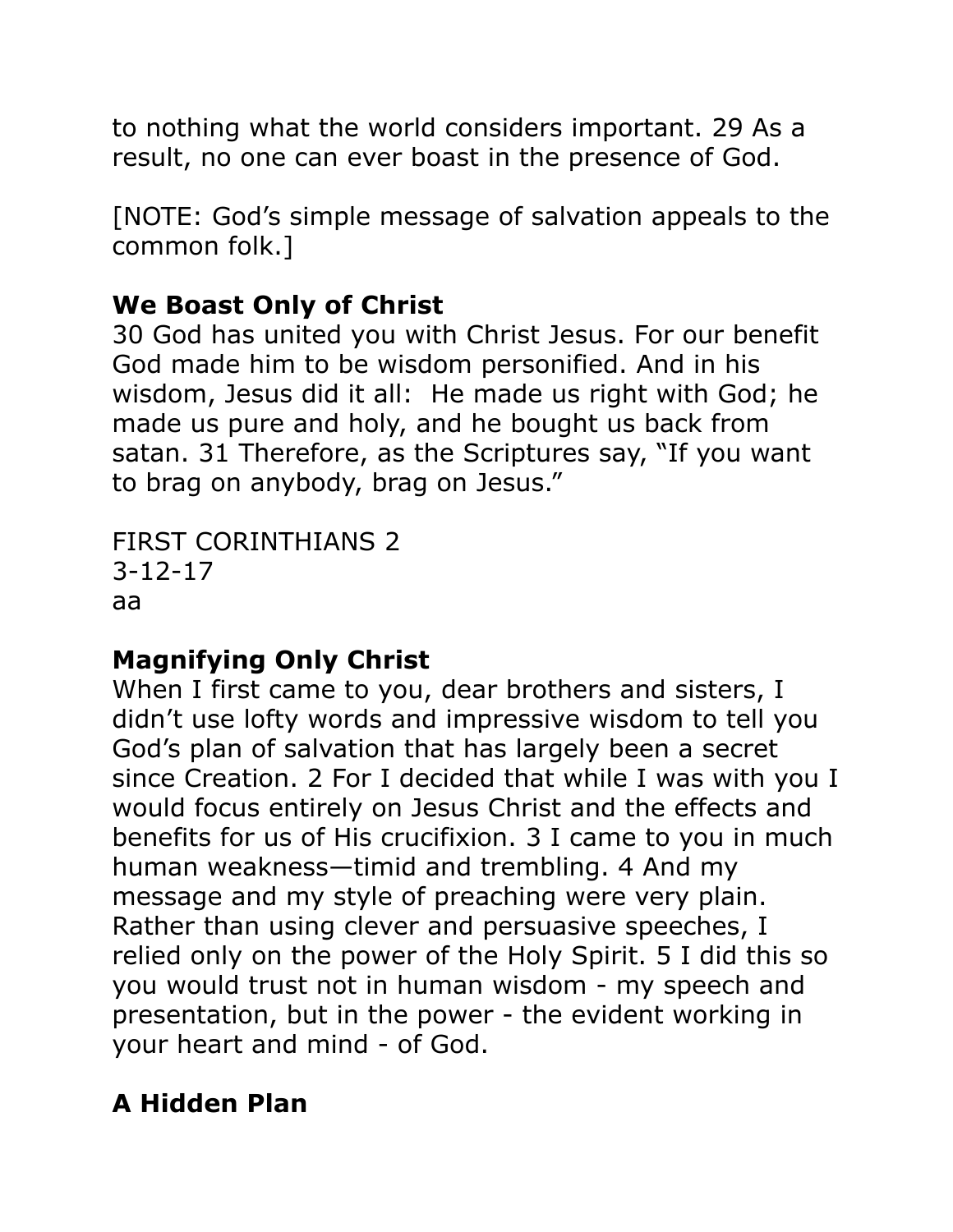6 Yet when I am among spiritually mature Christians, I do teach deep spiritual wisdom and truth, but not the kind of wisdom that belongs to this world or to the rulers of this world, who are soon forgotten. 7 No, the wisdom I teach are the mysteries of God—of his plan that was previously hidden, even though he made it for our ultimate glory before the world began. 8 But the rulers of this world were unable to understand this plan; if they had been able to understand it, they would not have crucified our glorious Lord. 9 That is what the Scriptures mean when they say,

"No eye can see, no ear can hear, and no mind can imagine the amazing things God has devised for those who love him."

#### **Spiritual Revelation**

10 But God has revealed these things to us by his Spirit. For his Spirit knows everything and reveals to us God's wonderful secrets. 11 No one can know a person's thoughts except that person's own spirit, and no one can know God's thoughts except God's own Spirit. 12 And, incredibly, we were given God's Spirit (not the world's spirit) at salvation, so we are able to receive and understand the many wonderful things God has freely given us by His grace!

### **Spiritual Receptivity**

13 So, when we teach you these things, we are not teaching you things that come from, or necessarily agree with, human reasoning and human wisdom. Instead, we pass on to you things given to us by the Spirit, letting the Spirit work through us to explain these spiritual truths to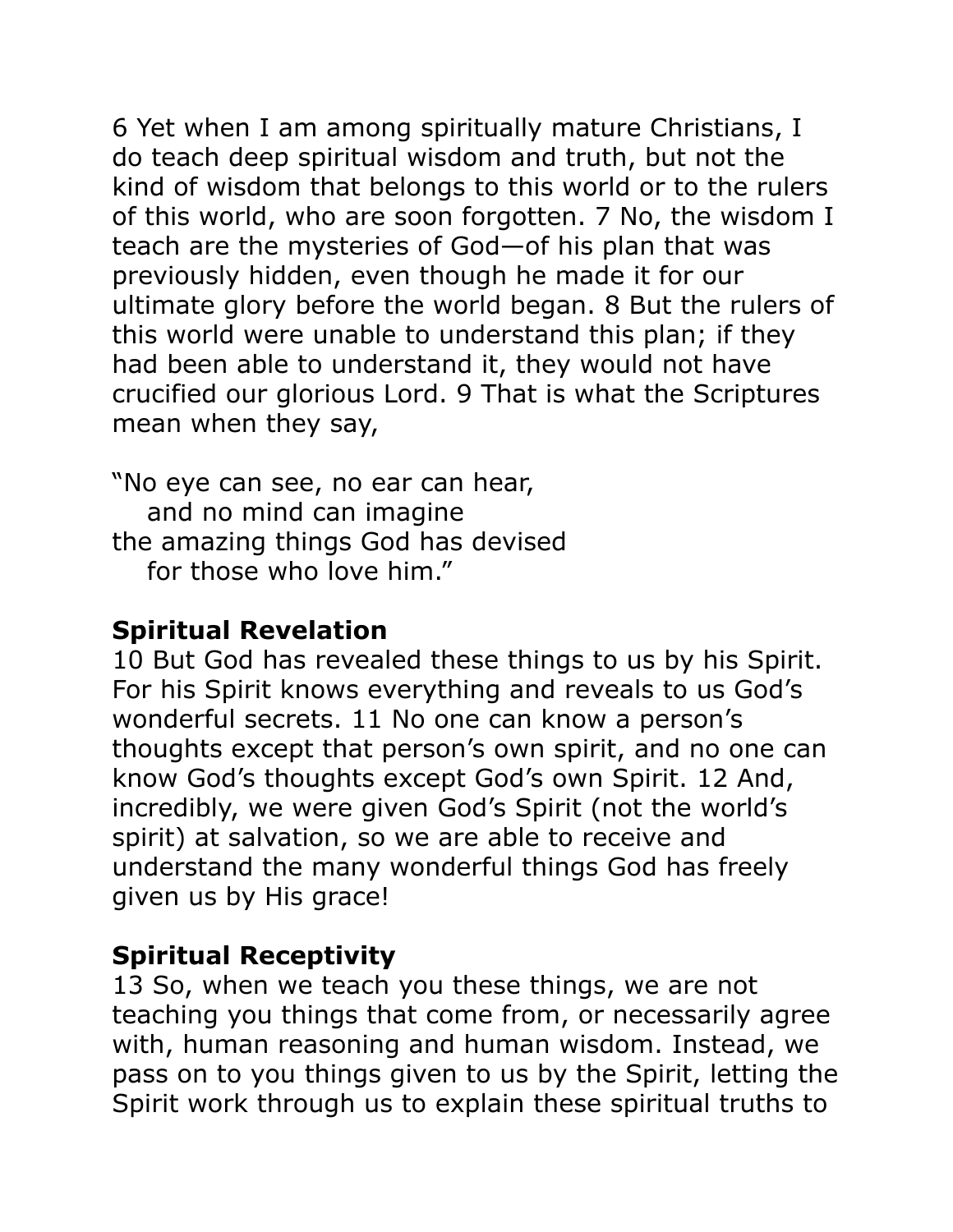you. 14 But people who have no spiritual life are unable to receive these truths from God's Spirit. They all sound foolish to them, and they have no spiritual receptors to receive or understand them, for only those who have spiritual life can receive and understand truths revealed by the Spirit. 15 Those who have spiritual life and who see things from God's perspective are able to evaluate and understand all things, though they themselves are under-valued and misunderstood by the unsaved. 16 For,

"Who can know the Lord's thoughts? Who knows enough to teach *him*?"

But we understand God's wonderful mysteries and truths, for, being in Christ, we have the mind of Christ.

FIRST CORINTHIANS 3 3-12-17 aa

### **Spiritual Babies**

My dear brothers and sisters in Christ,

 When I was with you I couldn't talk with you as to mature Christians walking in the Spirit. I had to talk to you as though you were unsaved or as though you were babies in Christ. 2 I had to bottle-feed you. I couldn't give you solid food, because you couldn't handle anything stronger than milk. And you still can't, 3 for you are still controlled by your sinful nature. *[As long as we are controlled by our sinful nature, we have no interest in mature spiritual food. We can't handle it, and we don't even want it!]* You are separating from each other and bickering with each other, which is amply proof that you are controlled by your sinful nature. *[Divisivness and*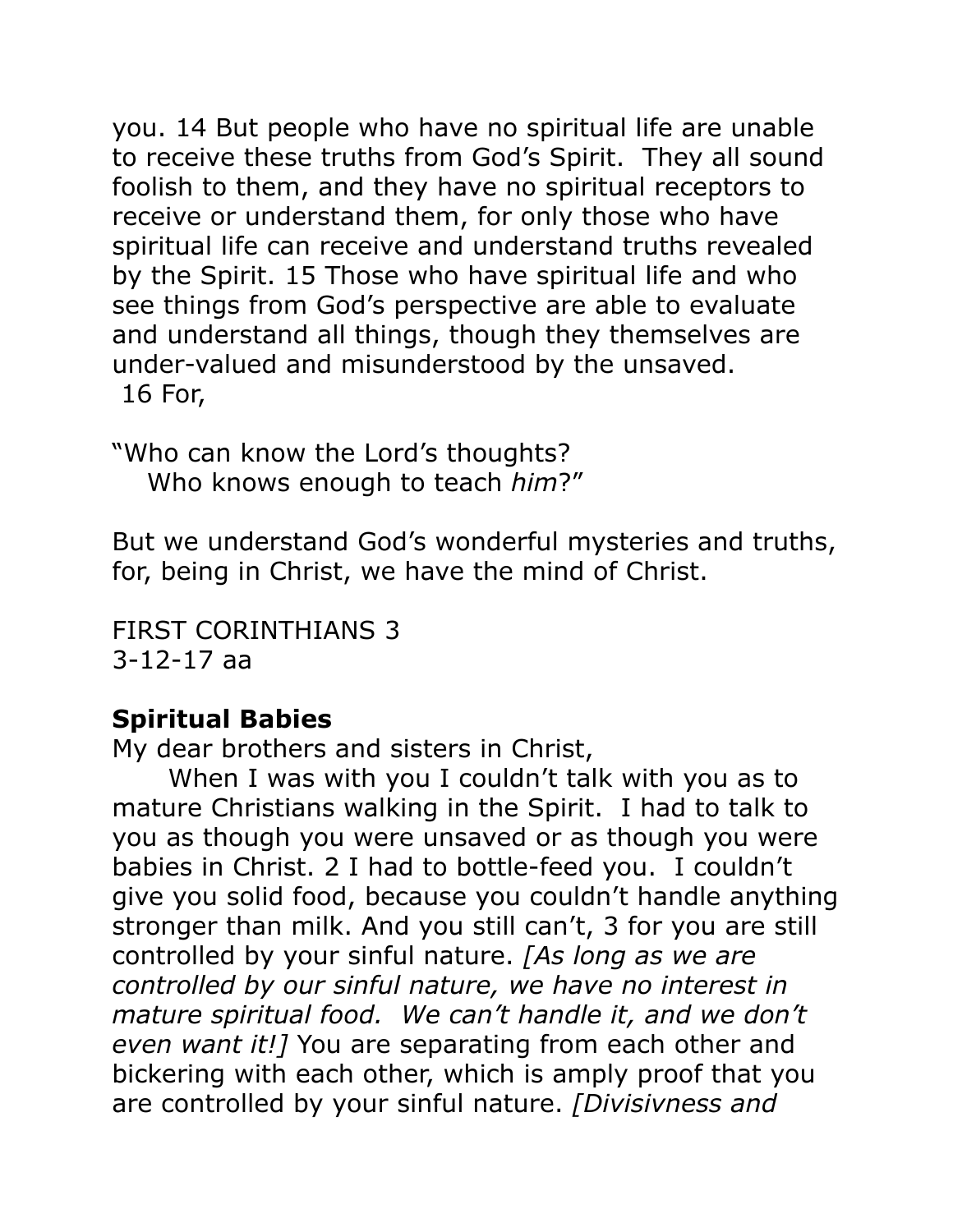*bickering do not come from the Holy Spirit.]* You are behaving like unsaved people. 4 When one of you says, "I am a follower of Paul," *["I follow Joel Osteen."]* and another says, "I follow Apollos," *[I follow Dr. Jeremiah."]*  you are acting just like the unsaved people around you.

## **It's About The Product, Not the Workers**

5 After all, who is Apollos? Who is Paul? We are only God's servants through whom you believed the Good News. Each of us did the work the Lord gave us. 6 I planted the seed in your hearts, and Apollos watered it, but it was God who made it grow. 7 And it's not important who does the planting, or who does the watering. What's important is that God makes the seed *grow;* that the final result is a good crop. 8 The one who plants and the one who waters work together with the same purpose. And both will be rewarded for their own hard work. 9 For each of us - though we are different people with different methods and styles - are both God's workers. But *you* are God's *field*; you are God's *building*.

# **There is Only One Foundation - Christ**

10 By His grace God gave me the privilege of laying the foundation of the good news of His grace in your lives. I have been careful to do the job right, like an expert builder. Now others - like Apollos - are building on it. But whoever is building on this foundation must be very careful how he builds. 11 For, first of all, there is no other foundation for your life other than the one we already have laid—Jesus Christ.

## **Not All Building Materials are Equal**

12 But, secondly, there is a variety of materials that can be used to build on this foundation—gold, silver, jewels,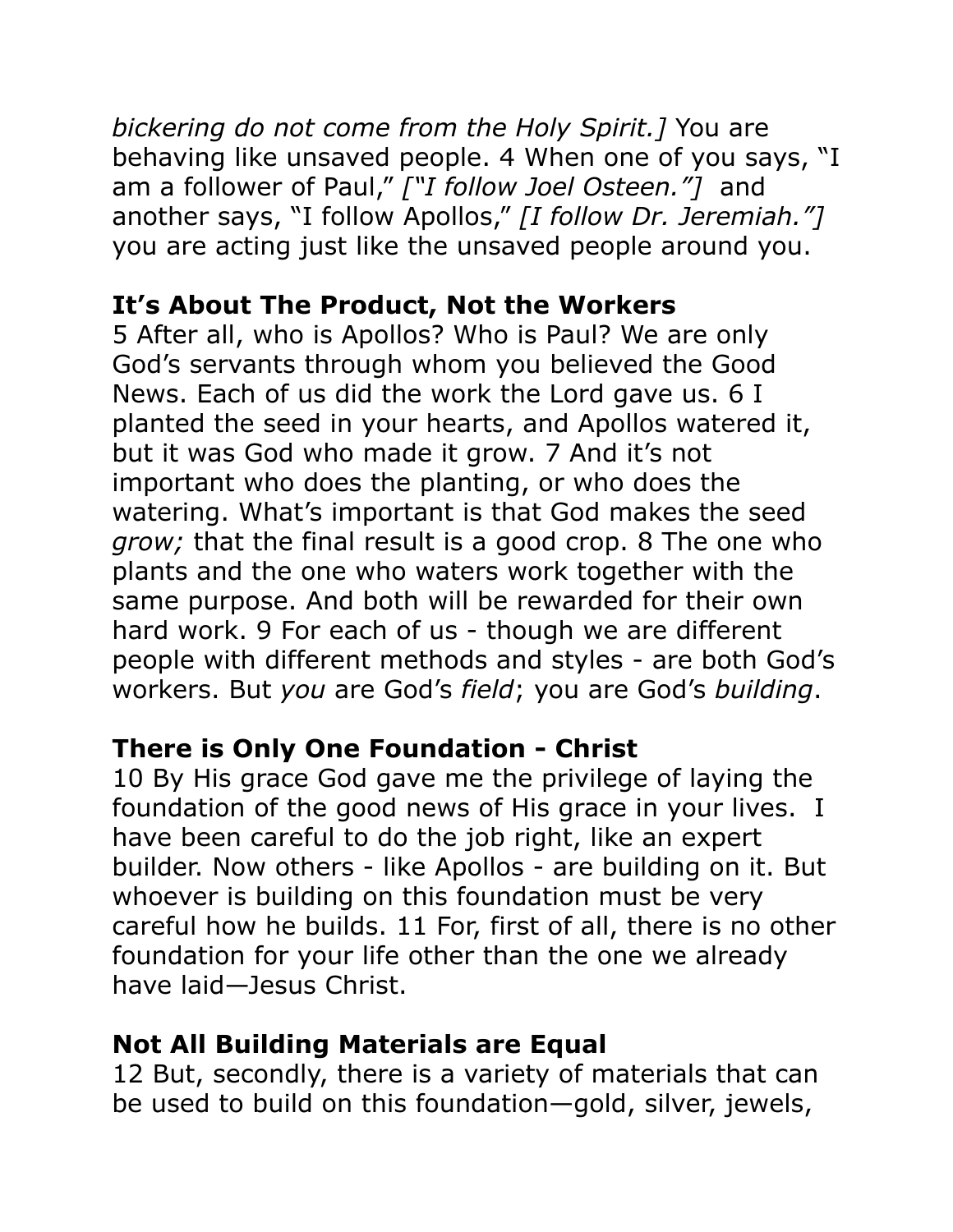wood, hay, or straw. Some of these materials are worthless.

## **Our "Christianity" Will be Tested By Fire**

13 But on the judgment day, fire will reveal what kind of material each person has used to build his Christian life. The fire will show if a person's "Christianity" has any value - whether it's just "a truckload of hay or a handful of diamonds" (Adrian Rogers). 14 If the person's lifework  $-$  his superstructure  $-$  survives, that builder will receive a reward. 15 But if his life-work is burned up, it will be a great loss to the builder  $-$  his entire life's work will go up in smoke. The person will survive, but with absolutely nothing to show for the time he spent in Christ. *[Some Christians will find that their entire lives reveal no spiritual growth, at all — nothing of eternal value.]*

# **A Holy Temple**

16 Don't you realize that all of you together — the Body of Christ —are the temple of God and that the Holy Spirit dwells in you? 17 God will destroy anyone who destroys this temple. *[Prophecy: satan will, one day, be destroyed; so will the muslims.]* For God's temple is characterized by only one thing: holiness; and since you are His temple, that applies to *you: the only thing about your life that will not ultimately be "burned up" will be whatever is holy; whatever is totally approved by God.*

### **A Foolish World**

18 Stop fooling yourselves. If you are using this world's standards to measure how wise you, then you will need to become a fool by this world's standards in order to be truly wise. 19 For this world always turns every spiritual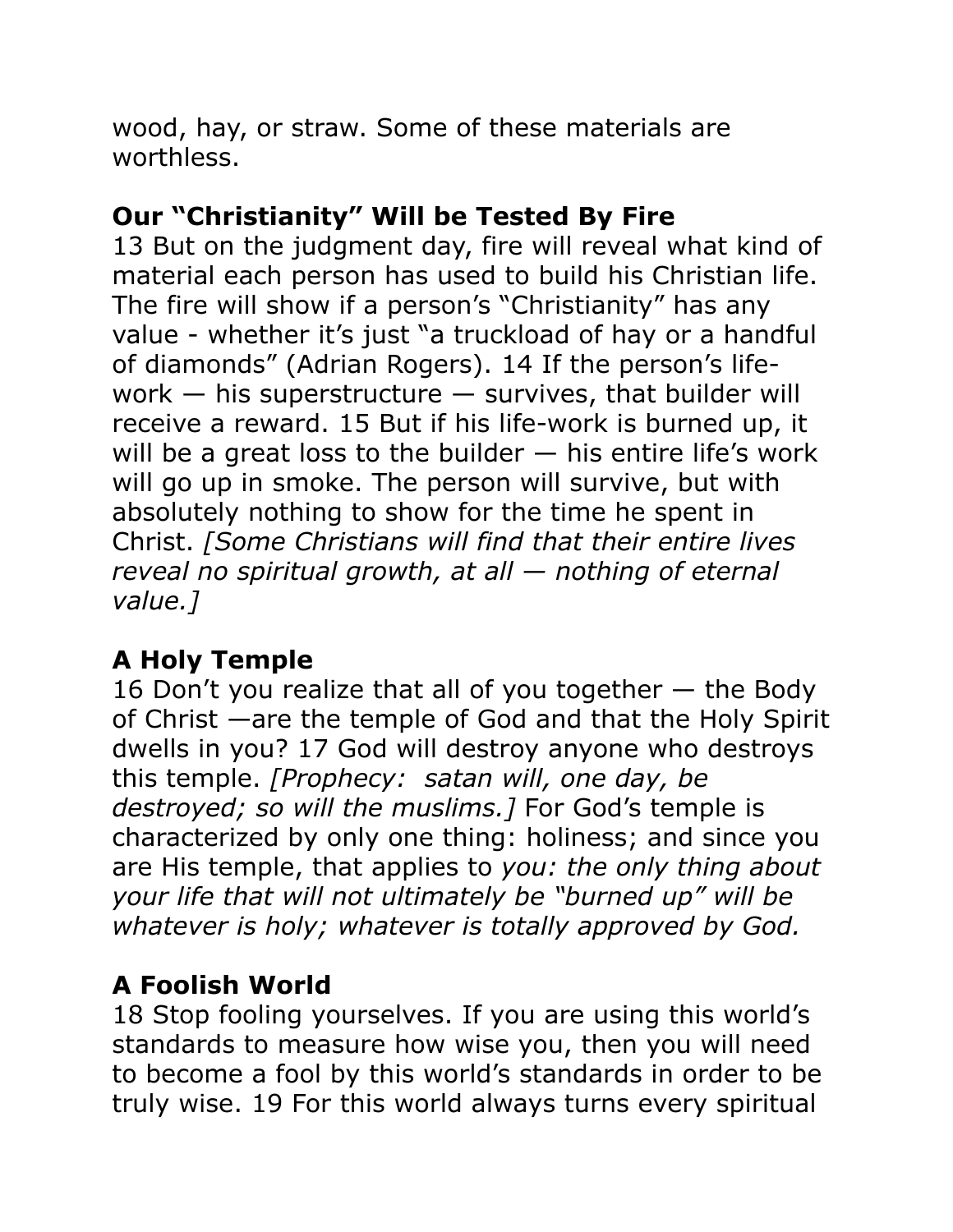truth upside down, with the result that the wisdom of this world ends up being utter foolishness to God. As the Scriptures say,

"God has designed that those who reject His wisdom will be snared by their own cleverness."

20 And again,

"The Lord knows all about the thoughts of the wise; and He knows they are worthless!"

# **In Christ, It's** *All* **Yours!**

21 So, in conclusion, don't be so immature or think so small as to be boasting about following any particular Christian teacher. For everything in the universe belongs to you— 22 every Christian teacher - no matter who they are *[They all have something good to give to the Body of Christ.]*, the whole world [You use whatever portion God has entrusted to you, but it's *all* yours!], life [and everything in it is a gift from God] and death [is a wonderful gift from God], the present and the future. Everything belongs to you, 23 because you belong to Christ, and Christ belongs to God, *[and everything belongs to God].*

FIRST CORINTHIANS 4

### **Stewards of the Mysteries of God**

So look at Apollos and me as mere servants of Christ who have been put in charge of explaining God's mysteries. 2 Now, a person who is put in charge as a manager - a steward - must be faithful. 3 As for me, it matters very little how I might be evaluated by you or by any human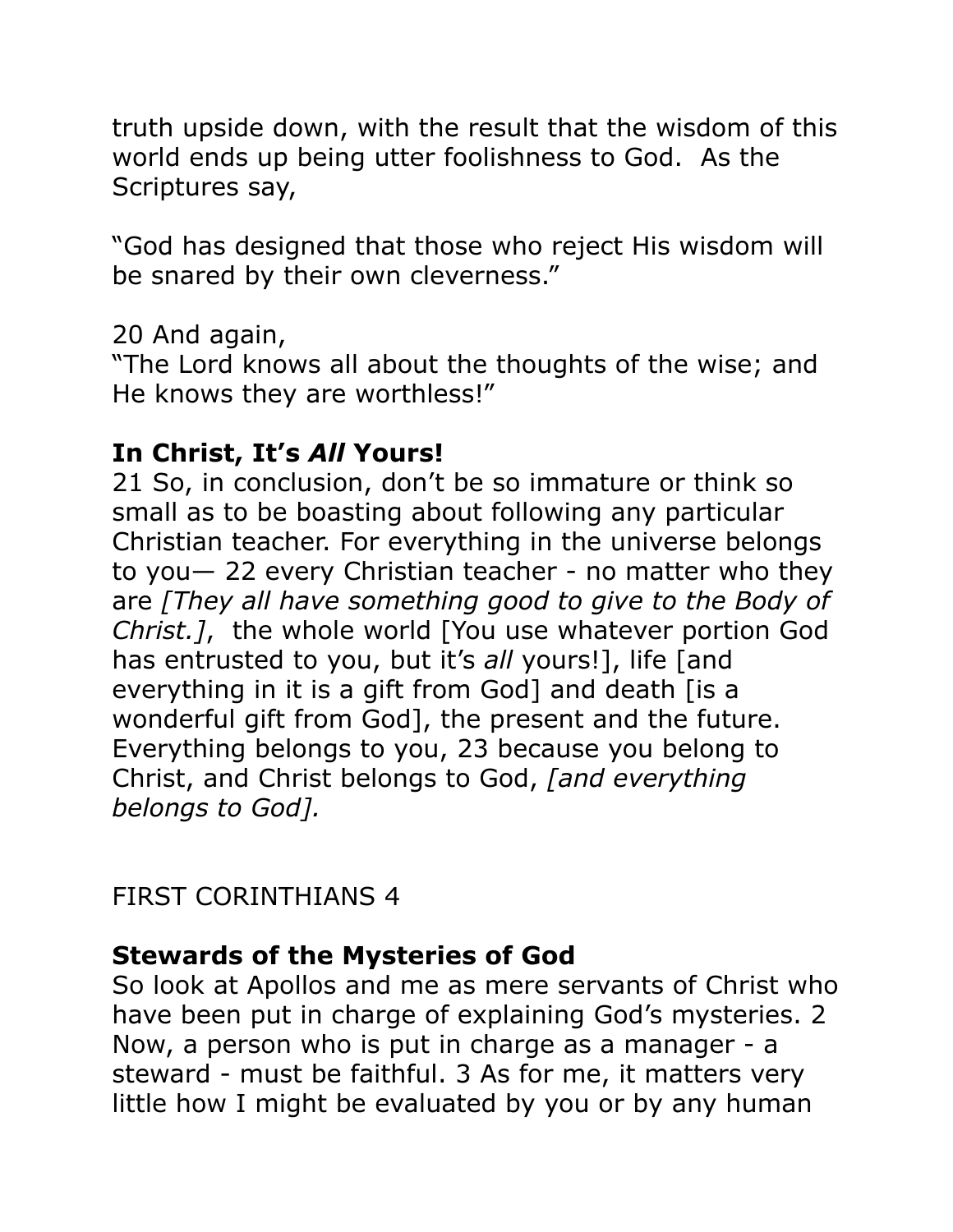authority. I don't even trust my own judgment on this point. 4 My conscience is clear, but that doesn't prove I'm right. *[A clear conscience is not the final authority.]* It is the Lord himself who will examine me and decide.

# **Only God is Qualified to Judge Anyone**

5 So don't make judgments about anyone ahead of time —before the Lord returns. For he will bring our darkest secrets to light and will reveal our private motives. *[A very sobering thought!]* Then God will give to each one whatever praise is due.

# **Every Christian Leader is a Gift from God**

6 Dear brothers and sisters, I have used Apollos and myself to illustrate what I've been saying. If you pay attention to what I have quoted from the Scriptures, you won't be proud of one of your leaders at the expense of another. 7 For what gives you the right to make such a judgment? What do you have that God hasn't given you? And if everything you have is from God, why boast as though it were not a gift?

# **Humility vs. Superiority**

8 You think you already have everything you need. You think you are already rich. You have begun to reign in God's kingdom without us! I wish you really were reigning already, for then we would be reigning with you. 9 Instead, I sometimes think God has put us apostles on display, like prisoners of war at the end of a victor's parade, condemned to die. We have become a spectacle to the entire world—to people and angels alike.

10 Our dedication to Christ makes us look like fools, but you claim to be so wise in Christ! We are weak, but you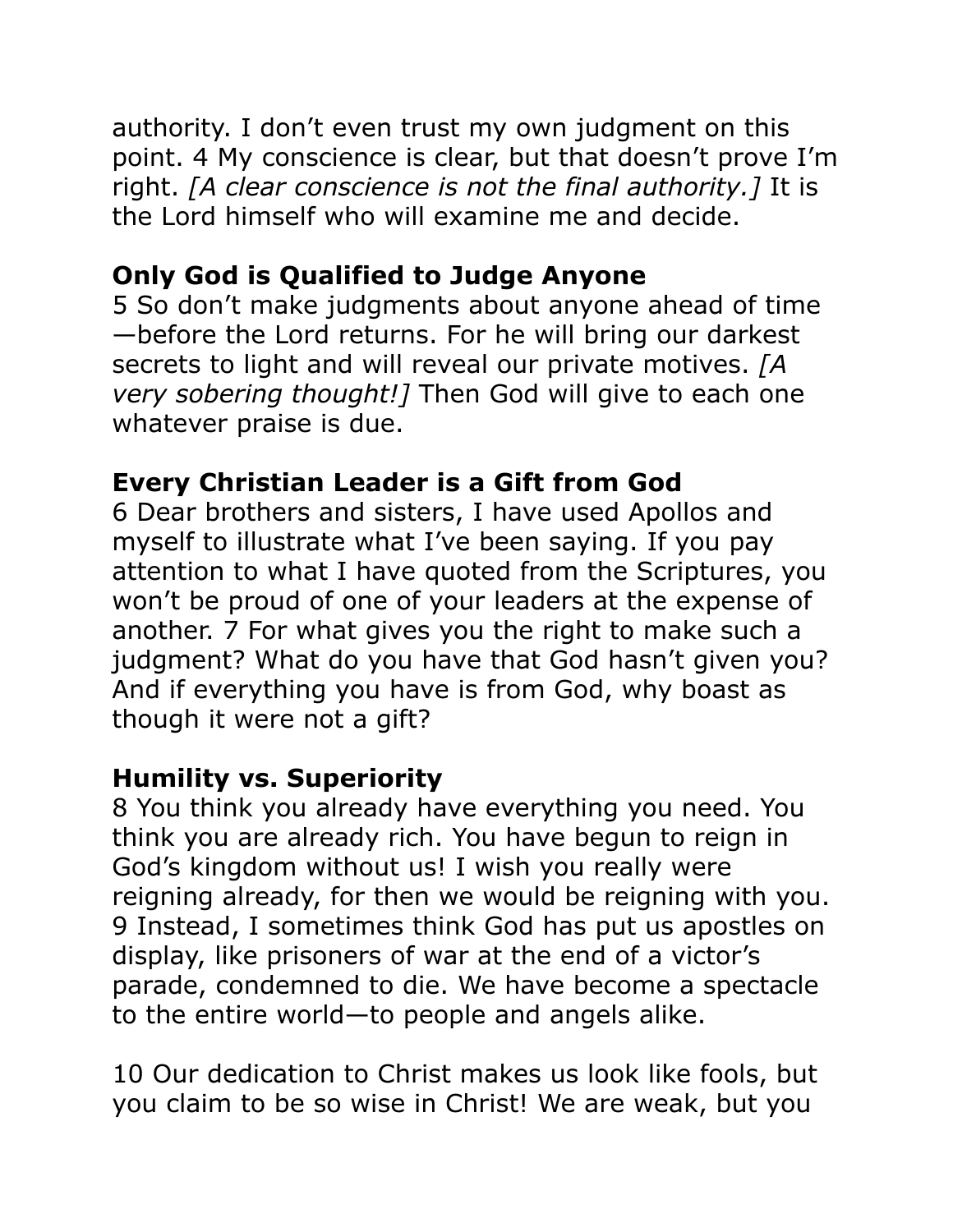are so powerful! You are honored, but we are ridiculed. 11 Even now we go hungry and thirsty, and we don't have enough clothes to keep warm. We are often beaten and have no home. 12 We work wearily with our own hands to earn our living. We bless those who curse us. We are patient with those who abuse us. 13 We appeal gently when evil things are said about us. Yet we are treated like the world's garbage, like everybody's trash right up to the present moment.

14 I am not writing these things to shame you, but to warn you as my beloved children. 15 For even if you had ten thousand others to teach you about Christ, you have only one spiritual father. For I became your father in Christ Jesus when I preached the Good News to you. 16 So I urge you to imitate me.

17 That's why I have sent Timothy, my beloved and faithful child in the Lord. He will remind you of how I follow Christ Jesus, just as I teach in all the churches wherever I go.

### **Real Christianity is Having Christ's Life**

18 Some of you have become arrogant, thinking I will not visit you again. 19 But I will come—and soon—if the Lord lets me, and then I'll find out whether these arrogant people just give pretentious speeches or whether they really have God's power. 20 For authentic Christianity is not just a lot of talk; it is living by God's power. 21 Which do you choose? Should I come with a rod to punish you, or should I come with love and a gentle spirit?

FIRST CORINTHIANS 5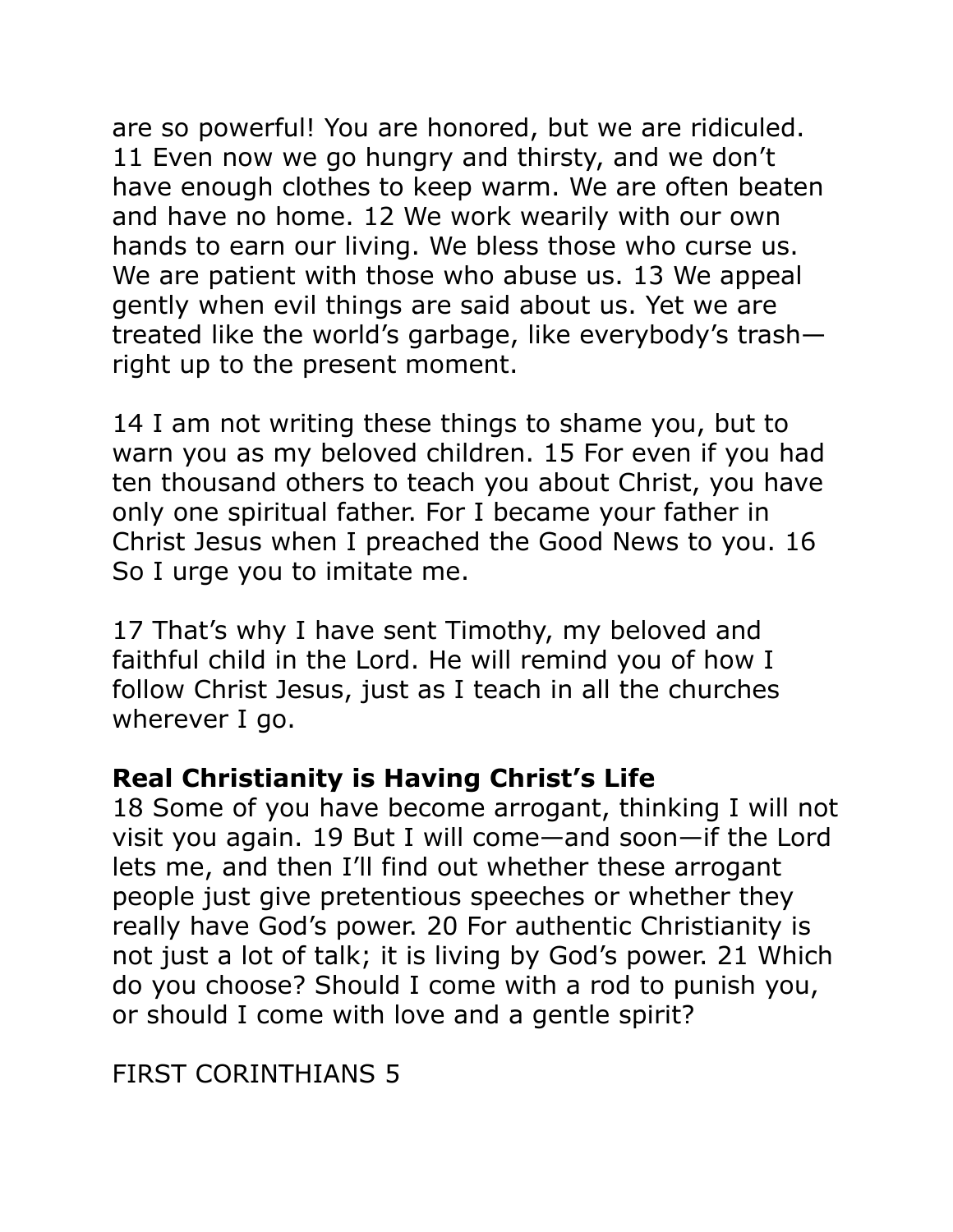## **Terrible Sin in the Local Body**

I can hardly believe the report about the sexual immorality going on among you—something that even pagans don't do. I am told that a man in your church is living in sin with his stepmother. 2 Instead of being so proud of yourselves, you should be mourning in sorrow and shame! And you should remove this man from your fellowship.

## **Dealing with Sin in the Local Body**

3 Even though I am not with you in person, I am with you in the Spirit. And as though I were there, I have already passed judgment on this man 4 in the name of the Lord Jesus. You must call a meeting of the church. I will be present with you in spirit, and so will the power of our Lord Jesus. 5 Then you must throw this man out and hand him over to satan to punish him now, driving him to repentance and salvation so that he himself will be saved on the day the Lord returns.

# **The Effect of Sin in the Local Body**

6 Your boasting about this is terrible. Don't you realize that this sin is like a little yeast that spreads through the whole batch of dough? 7 Get rid of the old "yeast" by removing this wicked person from among you. Then you will be like a fresh batch of dough made without yeast, which is what you really are. Christ, our Passover Lamb, has been sacrificed for us. 8 So let us celebrate the festival, not with the old bread of wickedness and evil, but with the new bread of sincerity and truth.

# *Biblical* **"Separation" is from Sin in the Local Body**

9 When I wrote to you before, I told you not to associate with people who indulge in sexual sin. 10 But I wasn't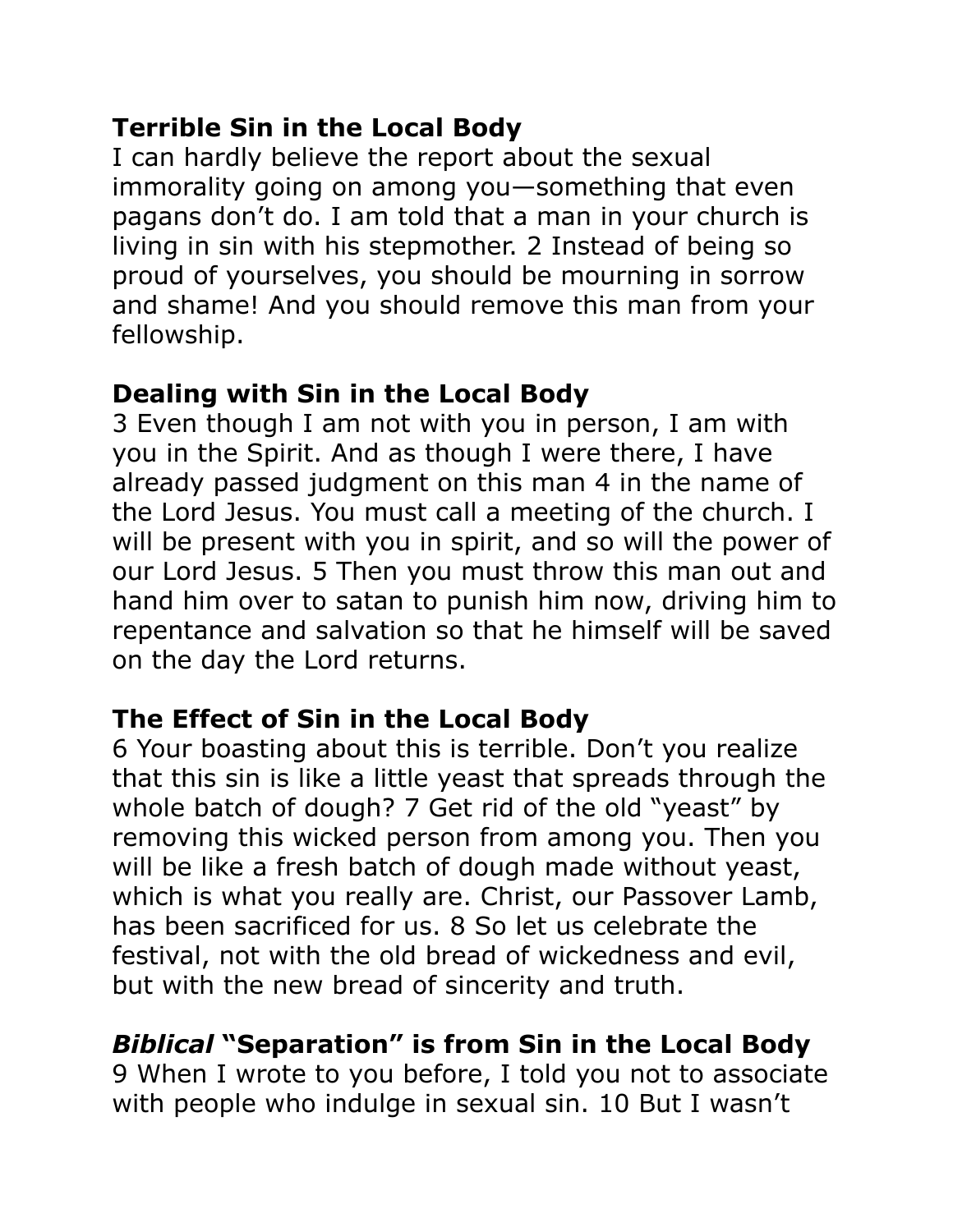talking about unbelievers who indulge in sexual sin, or are greedy, or cheat people, or worship idols. You would have to leave this world to avoid people like that. 11 I meant that you are not to associate with anyone who claims to be a *believer* yet indulges in sexual sin, or is greedy, or worships idols, or is abusive, or is a drunkard, or cheats people. Don't even allow such people to take part in your weekly home church meal.

12 It isn't my responsibility to judge unbelievers, but it certainly is your responsibility to judge those inside the home church who are sinning. 13 God will judge the unsaved; but as the Scriptures say, "You must remove the sinner from among you."

## FIRST CORINTHIANS 6

### **Christians Do Not Take Christians To Court**

When one of you has a dispute with another believer, how dare you file a lawsuit and ask a secular court to decide the matter instead of taking it to other believers! 2 Don't you realize that someday we believers will judge the world? And since you are going to judge the world, can't you decide even these little things among yourselves? 3 Don't you realize that we will judge angels? So you should surely be able to resolve ordinary disputes in this life. 4 If you have legal disputes about such matters, why go to outside judges who are not respected by the church? 5 I am saying this to shame you. Isn't there anyone in all the church who is wise enough to decide these issues? 6 But instead, one believer sues another—right in front of unbelievers!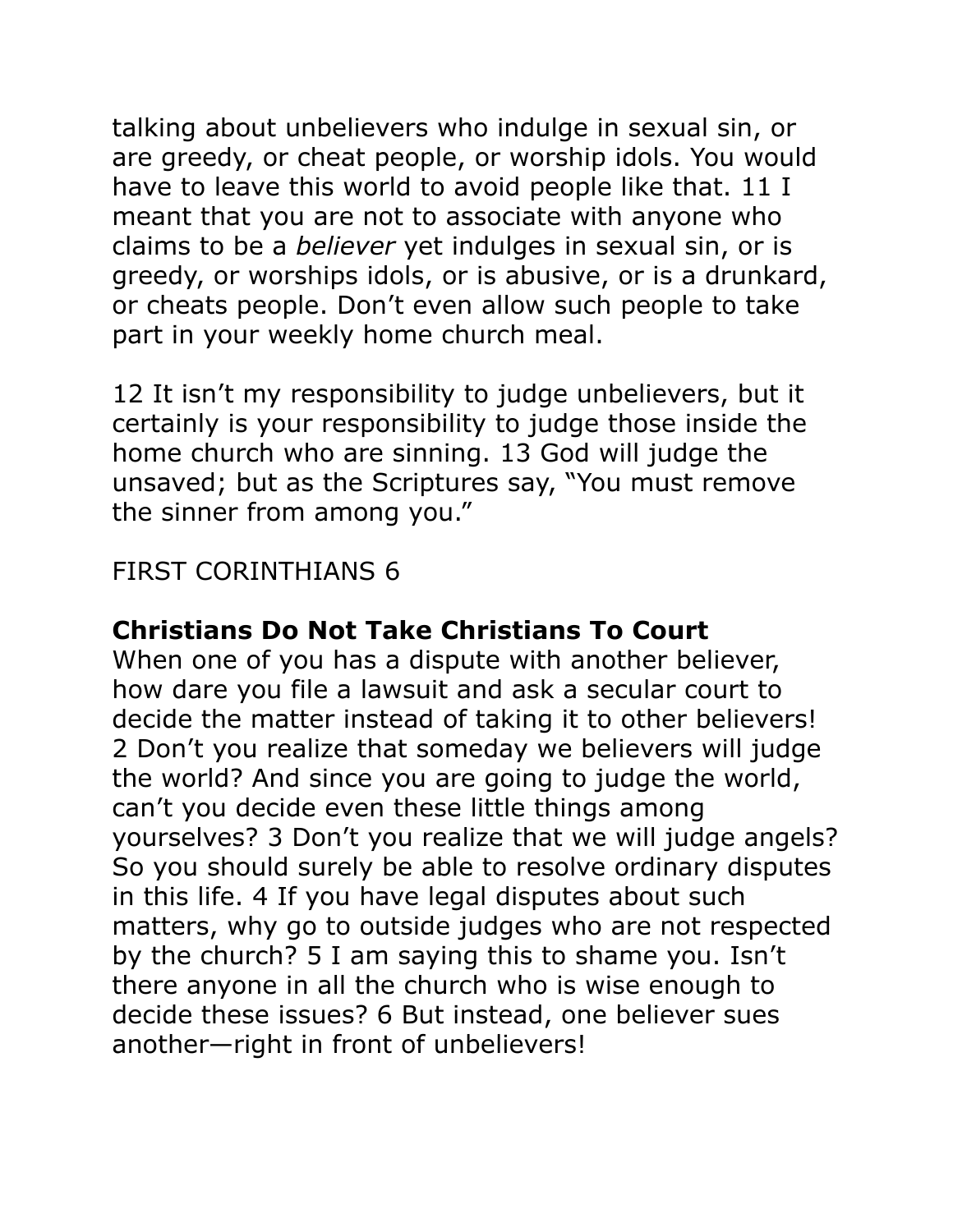7 Even to have such lawsuits with one another is a defeat for you. Why not just accept the injustice and leave it at that? Why not let yourselves be cheated? 8 Instead, you yourselves are the ones who do wrong and cheat even your fellow believers.

# **Authentic Christianity Means Holy Living**

9 Don't you realize that those who do wrong will not inherit the Kingdom of God? Don't fool yourselves. Those who indulge in sexual sin, or who worship idols, or commit adultery, or are male prostitutes, or practice homosexuality, 10 or are thieves, or greedy people, or drunkards, or are abusive, or cheat people—none of these will inherit the Kingdom of God. 11 Some of you were once like that. But you were cleansed; you were made holy; you were made right with God by calling on the name of the Lord Jesus Christ and by the Spirit of our God.

# **Our Bodies Belong to God**

12 You say, "I am allowed to do anything"—but not everything is good for you. And even though "I am allowed to do anything," I must not become a slave to anything. 13 You say, "Food was made for the stomach, and the stomach for food." (This is true, though someday God will do away with both of them.) But you can't say that our bodies were made for sexual immorality. They were made for the Lord, and the Lord cares about our bodies. 14 And God will raise us from the dead by his power, just as he raised our Lord from the dead.

15 Don't you realize that your bodies are actually parts of Christ? Should a man take his body, which is part of Christ, and join it to a prostitute? Never! 16 And don't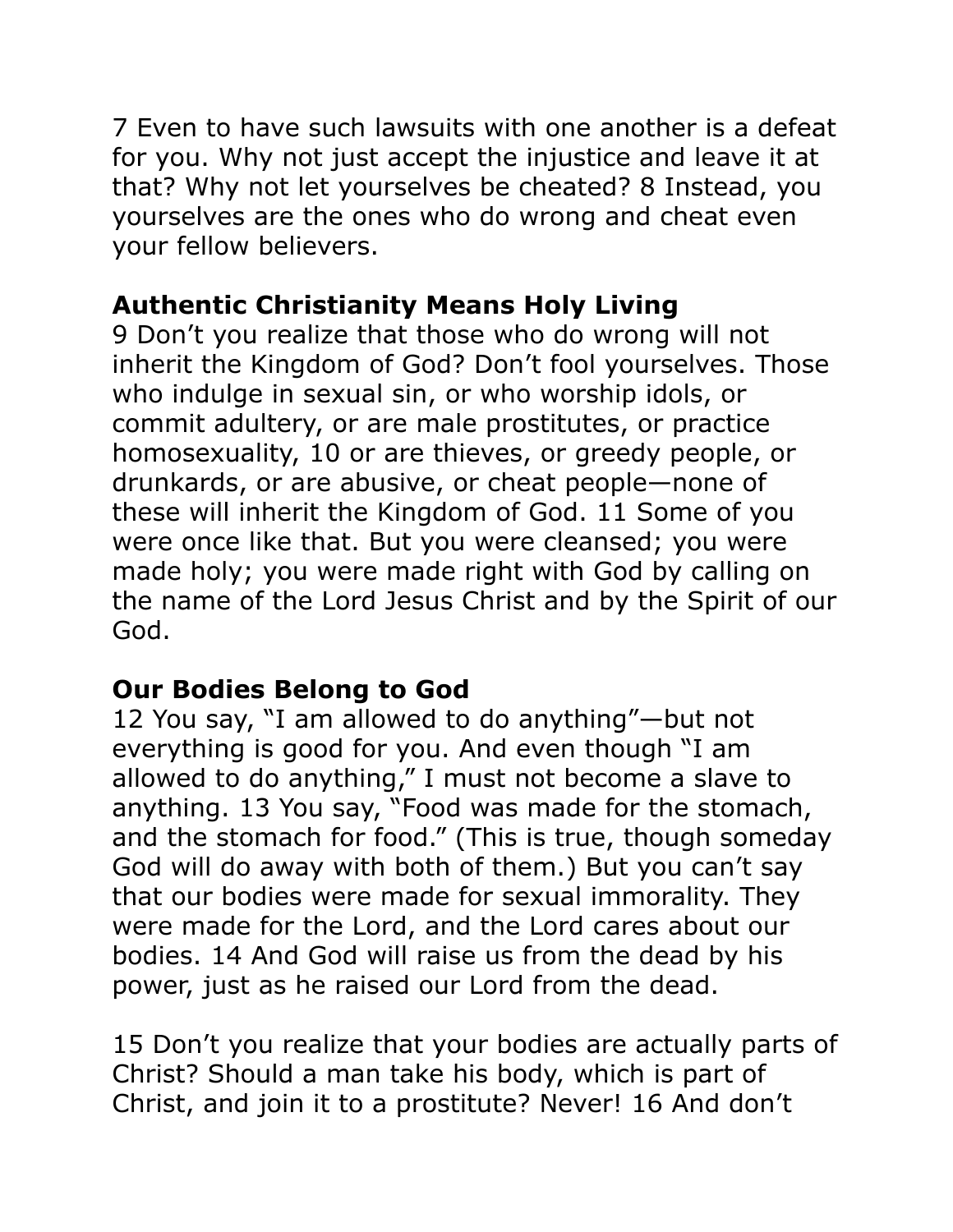you realize that if a man joins himself to a prostitute, he becomes one body with her? For the Scriptures say, "The two are united into one." 17 But the person who is joined to the Lord is one spirit with him.

18 Run from sexual sin! No other sin so clearly affects the body as this one does. For sexual immorality is a sin against your own body. 19 Don't you realize that your body is the temple of the Holy Spirit, who lives in you and was given to you by God? You do not belong to yourself, 20 for God bought you with a high price. So you must honor God with your body.

FIRST CORINTHIANS 7

Now regarding the questions you asked in your letter.

#### **Concerning Married Believers**

Yes, I agree: it would be best not to get married in such dangerous times as these. 2 But because sexual immorality is so prevalent in our society and is so easy to fall into, it still makes good sense for each Christian man to have his own wife, and each Christian woman to have her own husband.

3 God designed and intends a healthy sex-life in married couples. A godly husband fulfills his wife's sexual needs, and a godly wife fulfills her husband's needs. 4 Each partner willingly gives their body to their spouse.

5 The only reason for married couples to refrain from sexual relations is if they both agree that, for a specified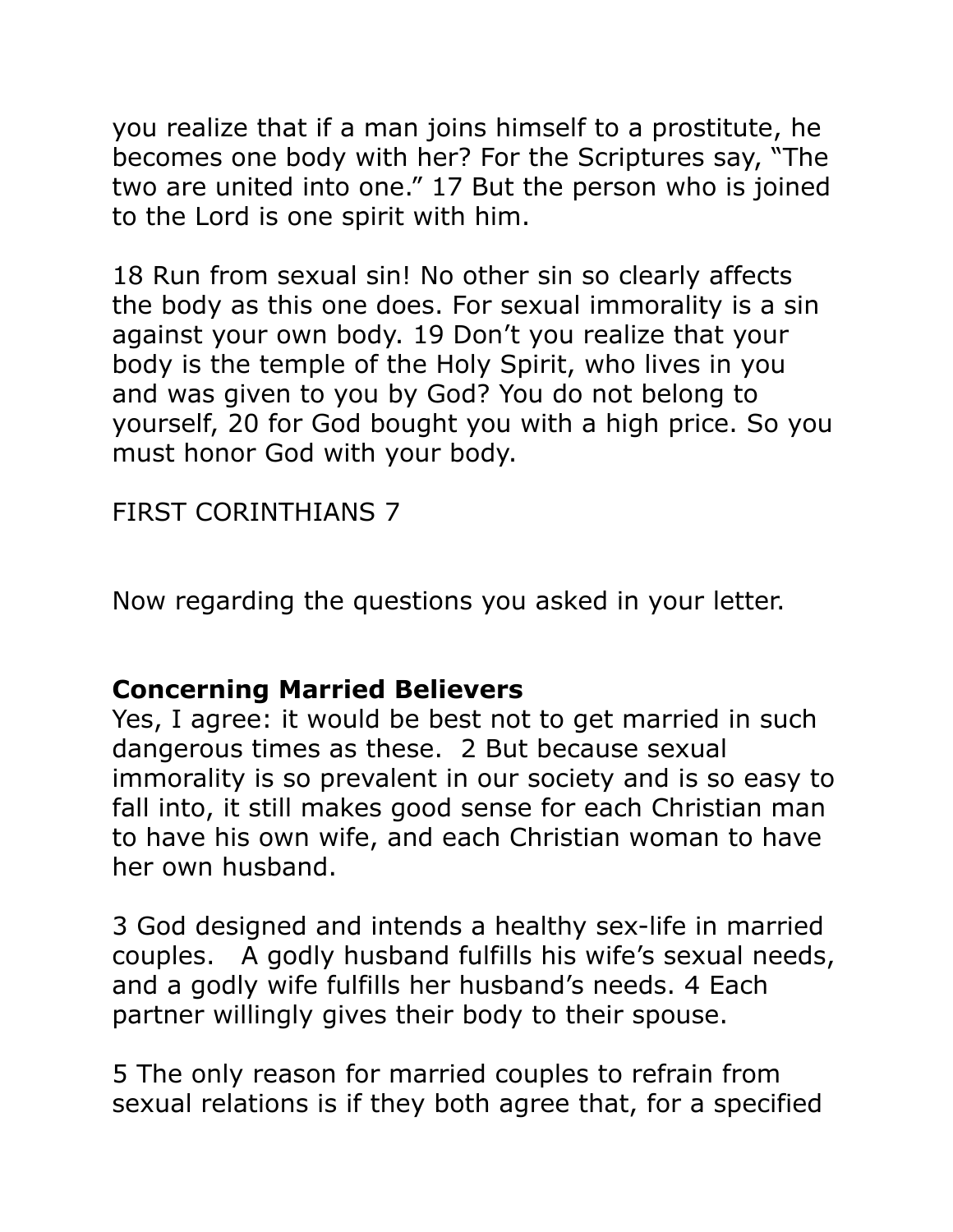time, they are going to fast and pray about something important. When this time is up, they should resume sexual intimacy to prevent satan from causing either of them to fall into immorality.

6 It is my personal opinion - not a command from God, 7 that it would be best if believers remained single, just as I am. But I understand that God has not given everyone this particular ability.

8 So I say to those who aren't married and to widows it's easier for you to serve the Lord if you stay unmarried, just as I am. 9 But if you can't control your natural desires toward the opposite sex, you should go ahead and marry. In such a case, you will be better able to serve the Lord married than continually distracted by natural physical desires.

10 But for those who are married, I have a command that comes not from me, but from the Lord. A wife must not leave her husband to serve the Lord. 11 But if she does leave him to better serve the Lord, let her remain single or else be reconciled to him. And the husband must not leave his wife to serve the Lord.

12 Now, I will speak to the rest of you - though I do not have a direct command from the Lord.

 If a dedicated Christian man has a wife who is not a believer but she is happy to continue living with him in peace and harmony, he must not leave her. 13 And if a Christian woman, dedicated to honoring the Lord, has a husband who is not a believer and he is happy to continue living with her in peace and harmony, she must not leave him. 14 For the Christian wife brings Christ into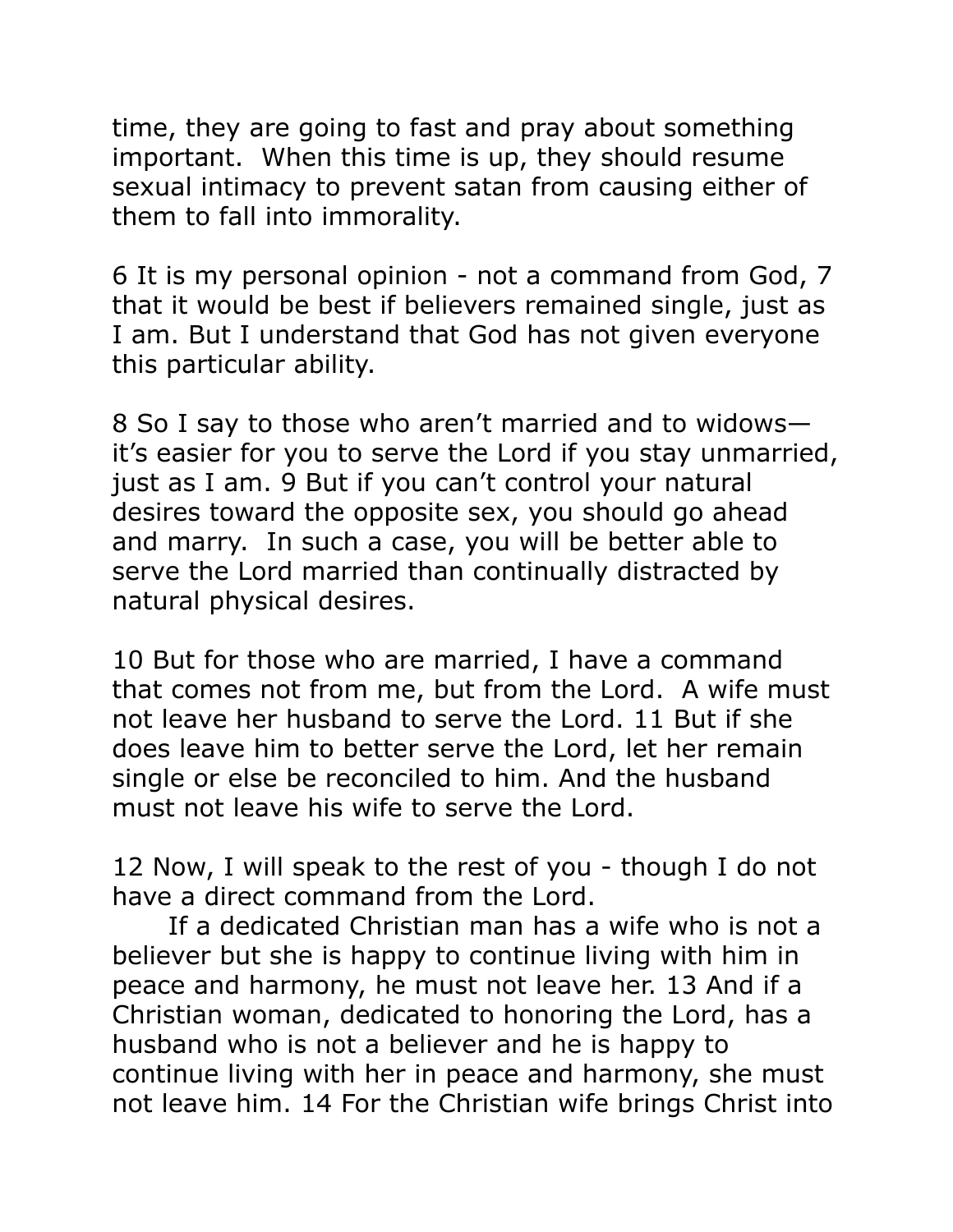her marriage and family, and the Christian husband brings Christ into his marriage and family. Separation or divorce would be destructive to their children. But by maintaining a peaceful, godly relationship, the children remain blessed.

 15 But if the unsaved husband or wife resents and resists alignment with God in the marriage, and insists on leaving, let them go. In such cases the Christian husband or wife is no longer bound to the other and can get a divorce; for God has called us to live in peace, not turmoil and friction.

 16 But don't forget that your unsaved spouses who are happy to remain harmoniously united with you in marriage may eventually get saved as they see Christ in you.

#### **Concerning Pre-saved Circumstances**

17 There are no rituals to keep or to undo, once you become saved. Each of you should continue to live in whatever situation the Lord has placed you, and remain as you were when God first called you. This is my rule for all the home groups. 18 For instance, a man who was circumcised before he became a believer should not try to reverse it. And the man who was uncircumcised when he became a believer should not be circumcised now. 19 For it makes no difference to God whether or not a man has been circumcised in keeping with man's laws. The important thing for all of us, believers, is to keep God's laws.

20 Yes, each of you should remain as you were when God called you. 21 Are you a slave? Don't let that worry you but if you get a chance to be free, you are free to take it. 22 And remember, even if you were a slave when the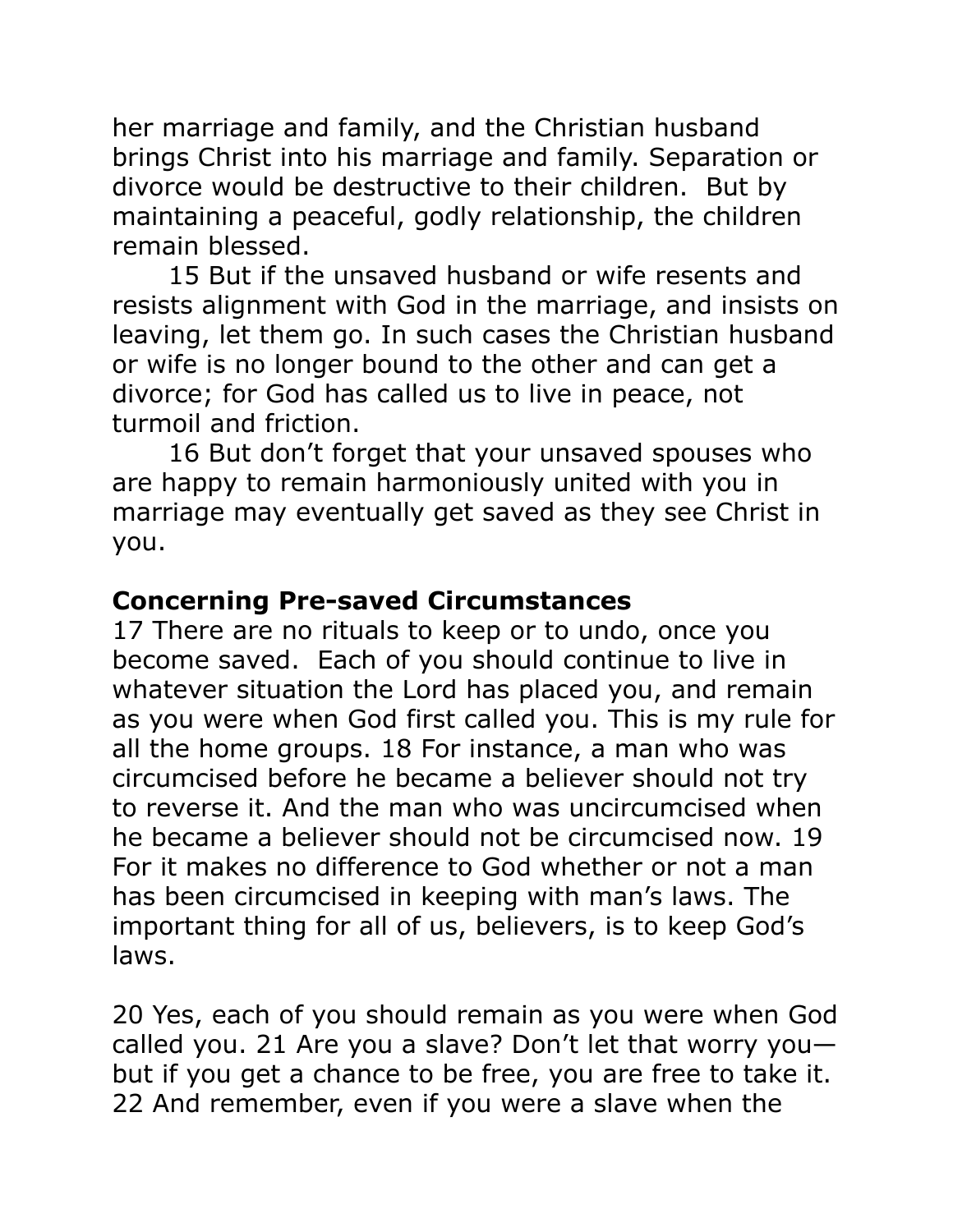Lord called you, you are now free in the Lord, and if you were free when the Lord called you, you are now a slave of Christ. 23 God paid a high price for you, so don't remain a slave of this ungodly world system. 24 Each of you, dear brothers and sisters, are free to remain as you were when God first called you.

#### **Concerning Single Young Men and Women**

25 Now regarding your question about the young women who are not yet married. I do not have a command from the Lord for them. But the Lord in his mercy has given me wisdom that can be trusted, and I will share it with you. 26 Because of the present crisis, I think it is best for them to remain single.

27 If you have a wife, do not seek to end the marriage. If you do not have a wife, do not seek to get married. 28 But if you marry, it is not a sin. And if a young woman marries, it is not a sin. However, those who get married at this time will have troubles, and I am trying to spare you those problems.

29 But let me say this, dear brothers and sisters: Jesus is coming, soon! So, in the brief time remaining, those with wives should not focus only on their marriage. 30 Those who weep or who rejoice or who buy things should not be absorbed by their weeping or their joy or their possessions. 31 Those who use the things of the world should not become attached to them. For this world as we know it will soon pass away.

32 *I want you to be free from the concerns of this life, and focused on serving the Lord.* An unmarried man can spend his time doing the Lord's work and thinking how to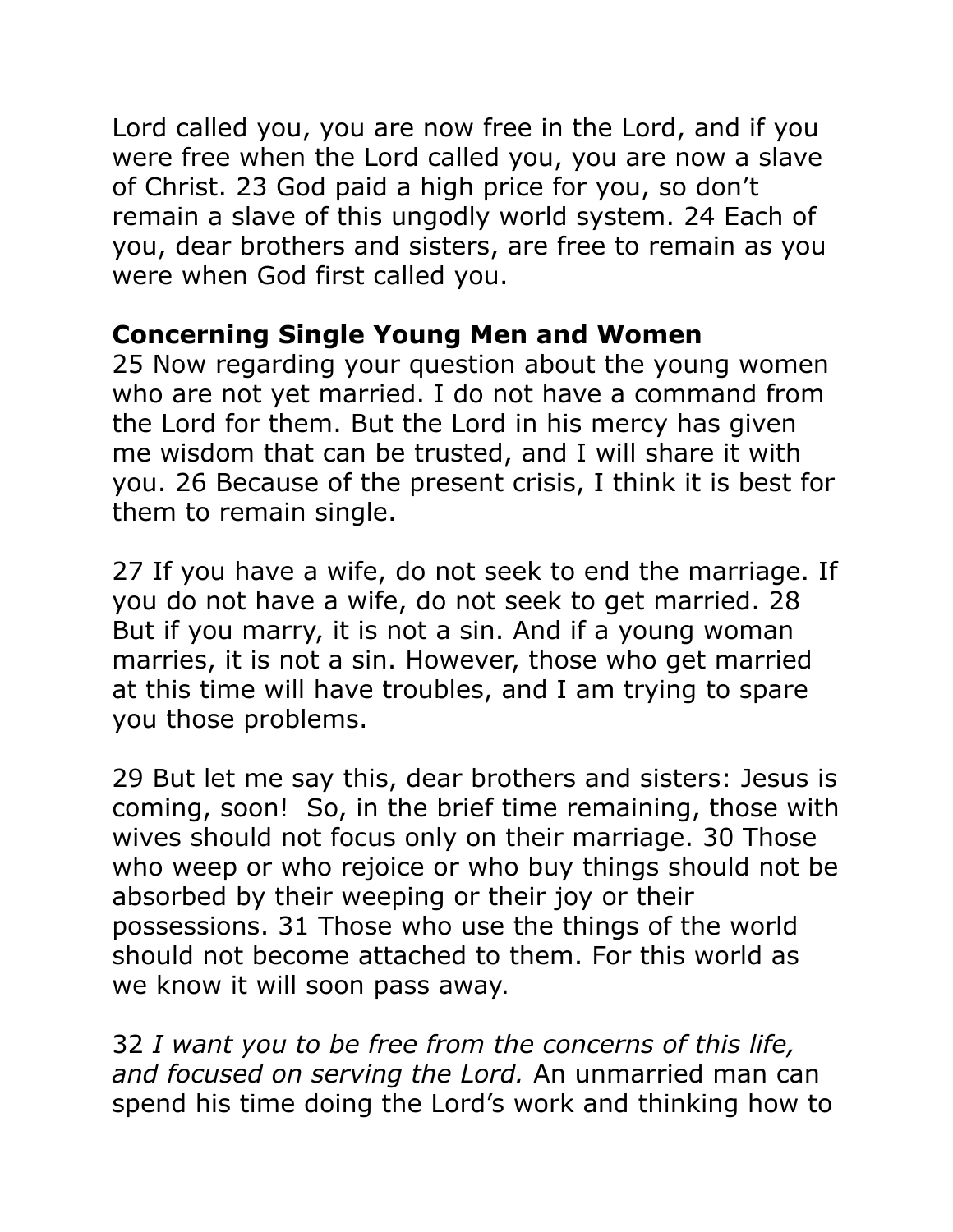please Him. 33 But a married man has to think about his earthly responsibilities and how to please his wife. 34 His interests are divided. In the same way, a woman who is no longer married or has never been married can be devoted to the Lord and separated unto Him in body and in spirit. But a married woman has to think about her earthly responsibilities and how to please her husband. 35 I am saying this for your benefit, not to place restrictions on you. I want you to do whatever will help you serve the Lord best, with as few distractions as possible.

36 But if a man thinks that he's treating the young woman who loves him improperly and that they are in danger of inevitably giving in to their passion, let them marry, if they so desire. It is not a sin. 37 But if he has decided firmly not to marry, and there is no urgency from her, and he is able to control his passion, he does well not to marry. 38 So those who marry the one they love do well, and those who are able to remain unmarried do even better.

39 Once married, a woman is bound to her husband as long as he lives. If they have divorced, or her husband dies, she is free to marry anyone she wishes, as long as her new husband truly loves the Lord. 40 But in my opinion, due to the perilous times in which we now live, in most cases it would be better for her to remain unmarried, and I think I am giving you counsel from God's Spirit when I say this.

FIRST CORINTHIANS 8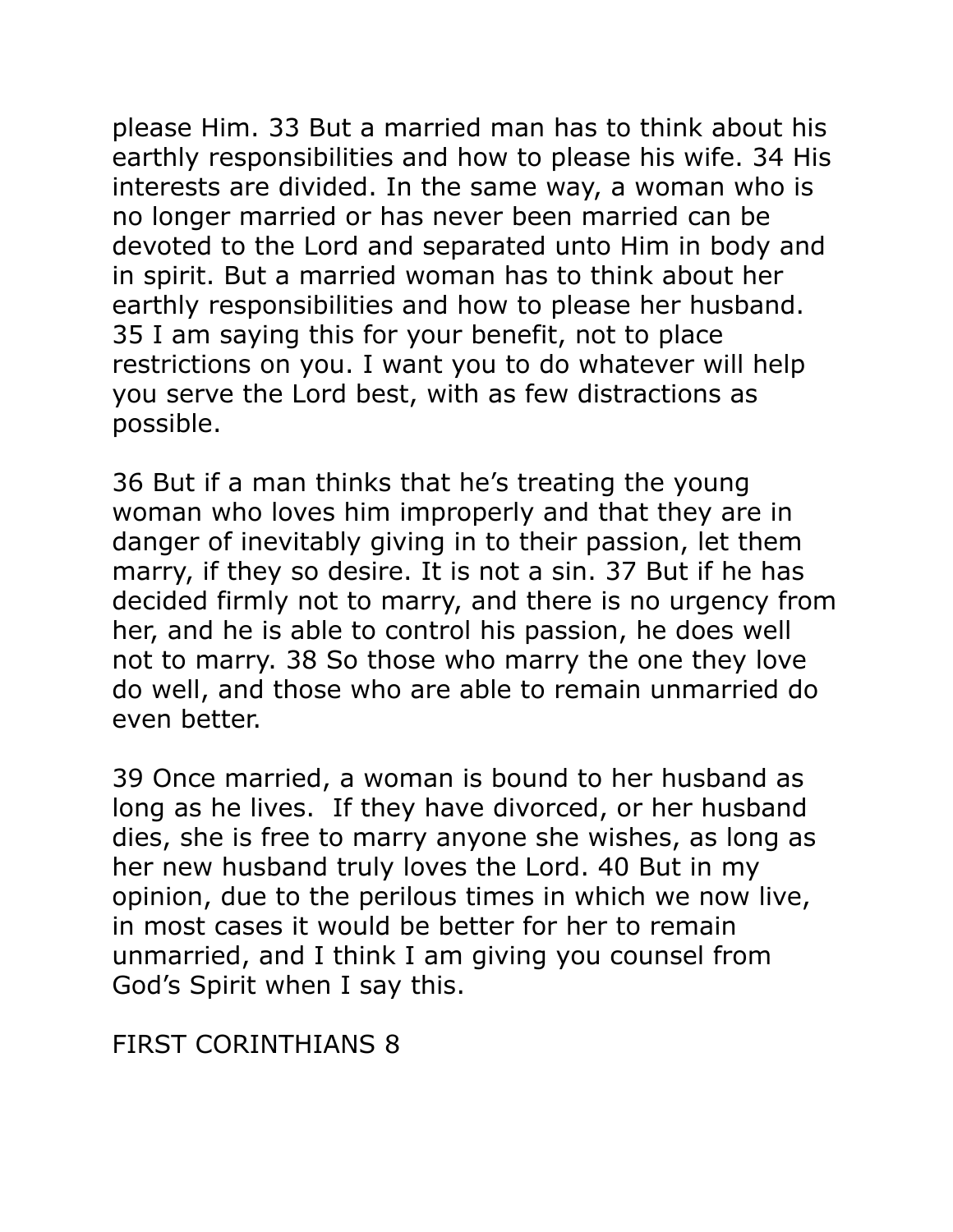Now regarding your question about whether it's right to eat food that has been offered to idols. It doesn't matter that we think we know all about this issue. We like to build ourselves up by thinking that we know all the answers, but it is our love, not our 'knowledge', that builds up the Body of Christ. 2 The fact is that none of us has all the answers. 3 But our 'knowledge' doesn't matter very much to God. What matters to God is our love for Him and for each other.

4 So, what about eating meat that has been offered to idols? Well, it may be obvious to us that that an idol is not really a god, and that there is really only one God, so, meat that has been offered to idols is no different than any other meat. 5 To the unsaved, there are many so-called 'gods' - both heavenly and earthly, and some of these people worship many gods and many lords. 6 But for us, Christians,

There is one God, the Father, by whom all things were created, and for whom we live. And there is one Lord, Jesus Christ, through whom all things were created, and through whom we live.

7 However, not all believers fully understand this. Some are accustomed to thinking of idols as being real, so when they eat food that has been offered to idols, they think of the meat as having been dedicated to real gods, and it violates their weak consciences to eat it. 8 We know that we neither gain nor lose God's approval by what we eat.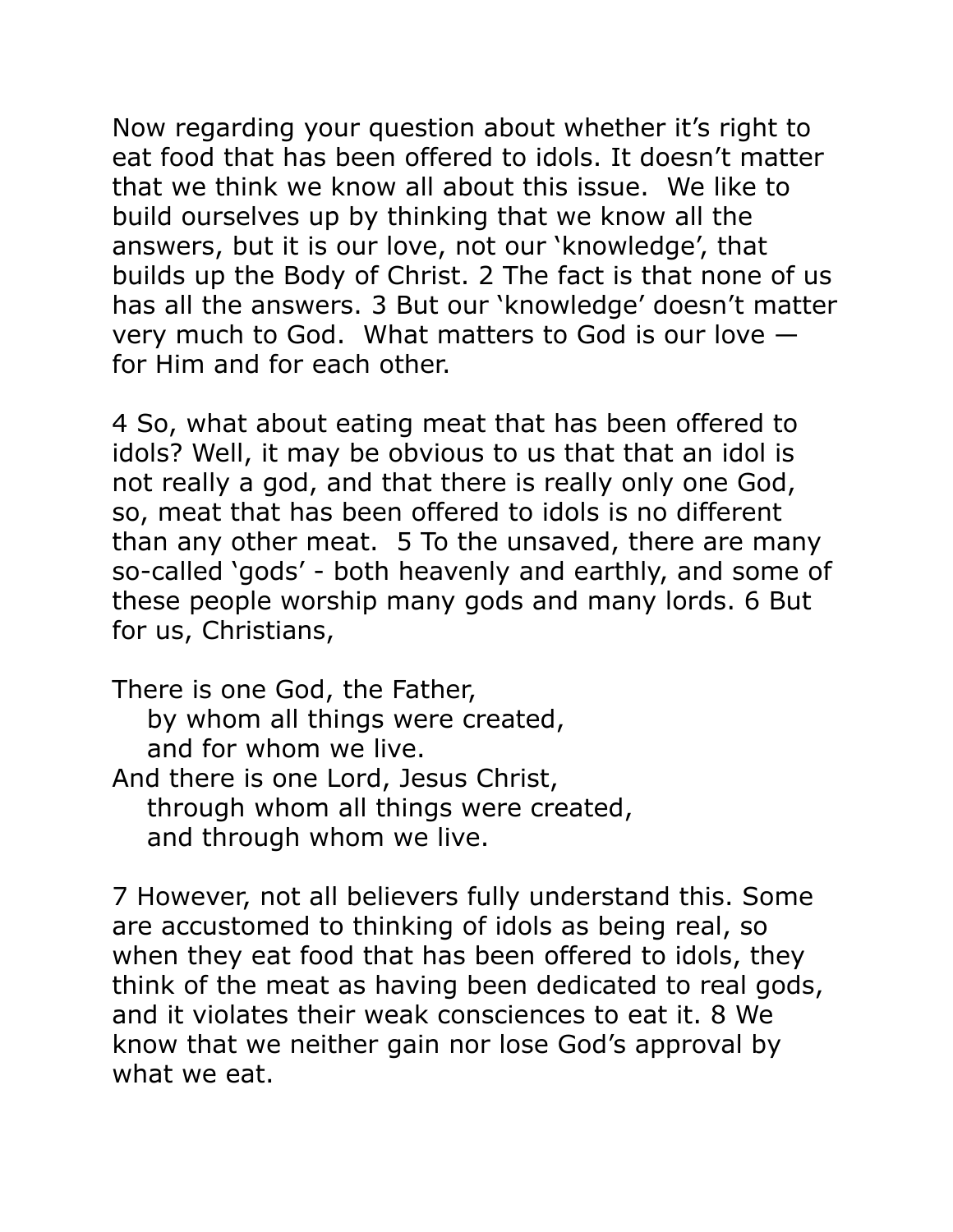9 But we must be careful that the freedom we have through our knowledge does not cause others with a weaker conscience to stumble. 10 If other believers see you—with your "superior knowledge"—eating in the temple of an idol, they may be encouraged to violate their conscience by eating food that has been offered to an idol. 11 So because of your superior knowledge, a weak believer for whom Christ died will be led away from Christ - possibly far from Him. 12 And when you sin against other believers by encouraging them to do something they believe is wrong, you are sinning against Christ. 13 So if eating meat offered to idols causes another believer to sin, I will never eat that kind of meat again as long as I live—for I don't want to cause another believer to stumble.

#### FIRST CORINTHIANS 9

Am I not as free as anyone else? Am I not an apostle? Haven't I seen Jesus our Lord with my own eyes? Isn't it because of my work that you belong to the Lord? 2 Even if others think I am not an apostle, I certainly am to you. You yourselves are proof that I am the Lord's apostle.

3 This is my answer to those who question my authority. 4 Don't we have the right to live in your homes and share your meals? 5 Don't we have the right to bring a believing wife with us as the other apostles and the Lord's brothers do, and as Peter does? 6 Or is it only Barnabas and I who have to work to support ourselves?

7 What soldier has to pay his own expenses? What farmer plants a vineyard and doesn't have the right to eat some of its fruit? What shepherd cares for a flock of sheep and isn't allowed to drink some of the milk? 8 Am I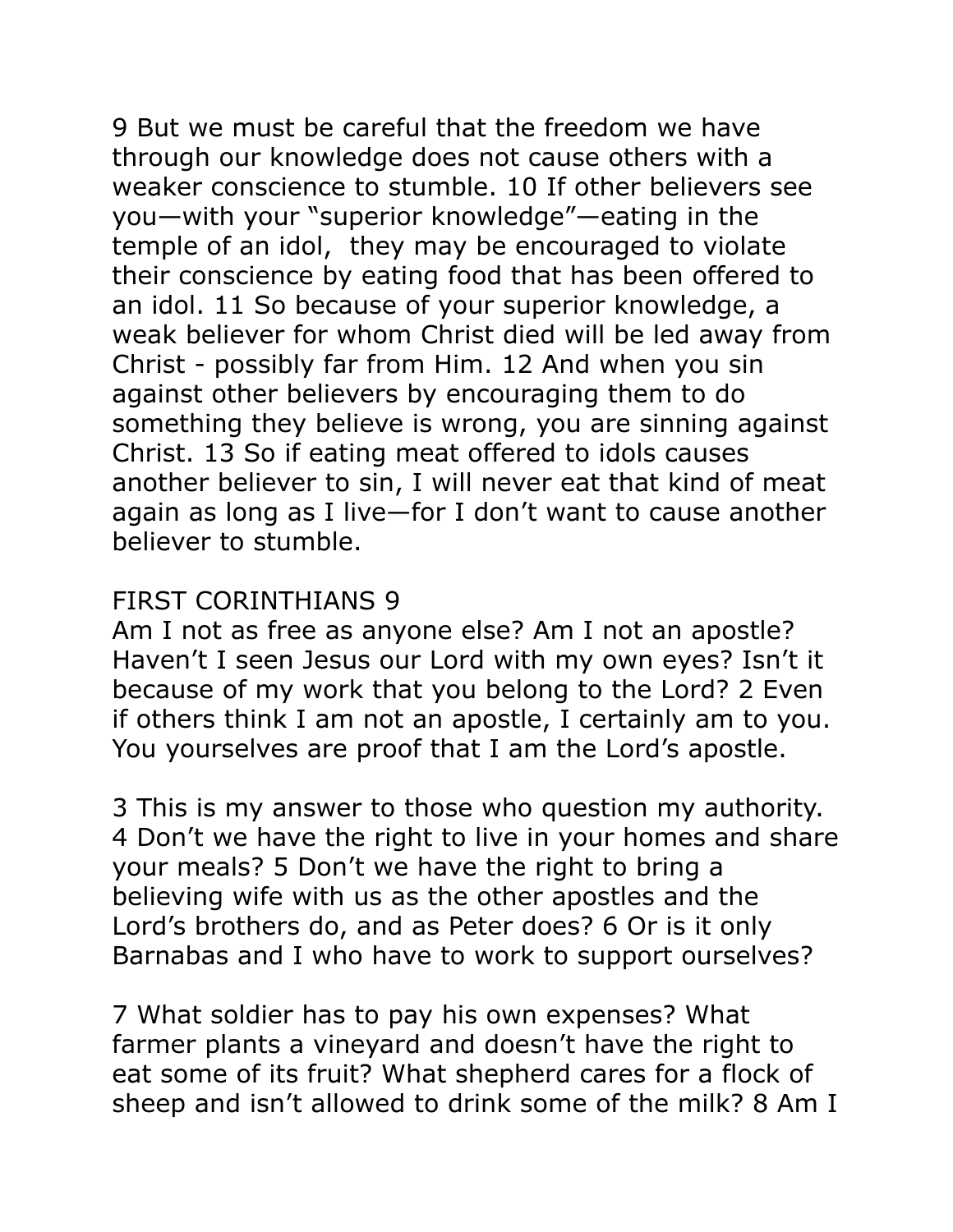expressing merely a human opinion, or does the law say the same thing? 9 For the law of Moses says, "You must not muzzle an ox to keep it from eating as it treads out the grain." Was God thinking only about oxen when he said this? 10 Wasn't he actually speaking to us? Yes, it was written for us, so that the one who plows and the one who threshes the grain might both expect a share of the harvest.

11 Since we have planted spiritual seed among you, aren't we entitled to a harvest of physical food and drink? 12 If you support others who preach to you, shouldn't we have an even greater right to be supported? But we have never used this right. We would rather put up with anything than be an obstacle to the Good News about Christ.

13 Don't you realize that those who work in the temple get their meals from the offerings brought to the temple? And those who serve at the altar get a share of the sacrificial offerings. 14 In the same way, the Lord ordered that those who preach the Good News should be supported by those who benefit from it. 15 Yet I have never used any of these rights. And I am not writing this to suggest that I want to start now. In fact, I would rather die than lose my right to boast about preaching without charge. 16 Yet preaching the Good News is not something I can boast about. I am compelled by God to do it. How terrible for me if I didn't preach the Good News!

17 If I were doing this on my own initiative, I would deserve payment. But I have no choice, for God has given me this sacred trust. 18 What then is my pay? It is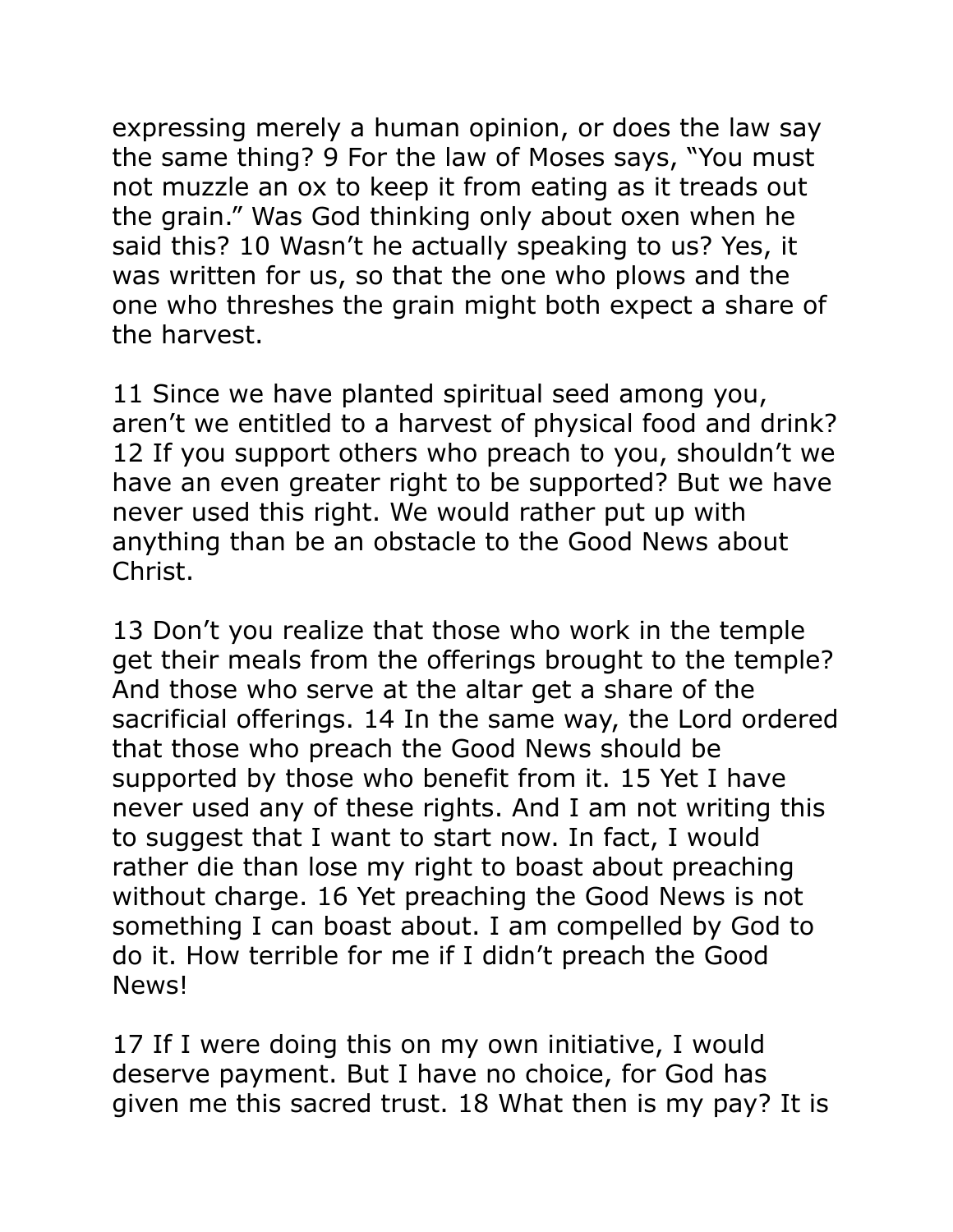the opportunity to preach the Good News without charging anyone. That's why I never demand my rights when I preach the Good News.

#### *THERE IS NO, ONE, CORRECT "CHRISTIANITY" ADAPTING TO EVERY CULTURE TO WIN FOLK TO CHRIST PAUL'S MODEL FOR MINISTRY*

19 Even though I am a free man with no master, I have become a slave to all people to bring many to Christ. 20 When I was with the Judaean Jews, I lived like a Judaean Jew to bring the Jews to Christ. When I was with those who follow the Mosaic law, I too lived under that law. Even though I am not subject to the Mosaic law, I did this so I could bring to Christ those who are under the Mosaic law. 21 When I am with the Gentiles who do not follow the Jewish law, I too live apart from that law so I can bring them to Christ. But I do not ignore the law of God; I obey the law of Christ.

22 When I am with those who are weak, I share their weakness, for I want to bring the weak to Christ. Yes, I try to find common ground with everyone, doing everything I can to save some. 23 I do everything to spread the Good News and share in its blessings.

24 Don't you realize that in a race everyone runs, but only one person gets the prize? So run to win! 25 All athletes are disciplined in their training. They do it to win a prize that will fade away, but we do it for an eternal prize. 26 So I run with purpose in every step. I am not just shadowboxing. 27 I discipline my body like an athlete, training it to do what it should. Otherwise, I fear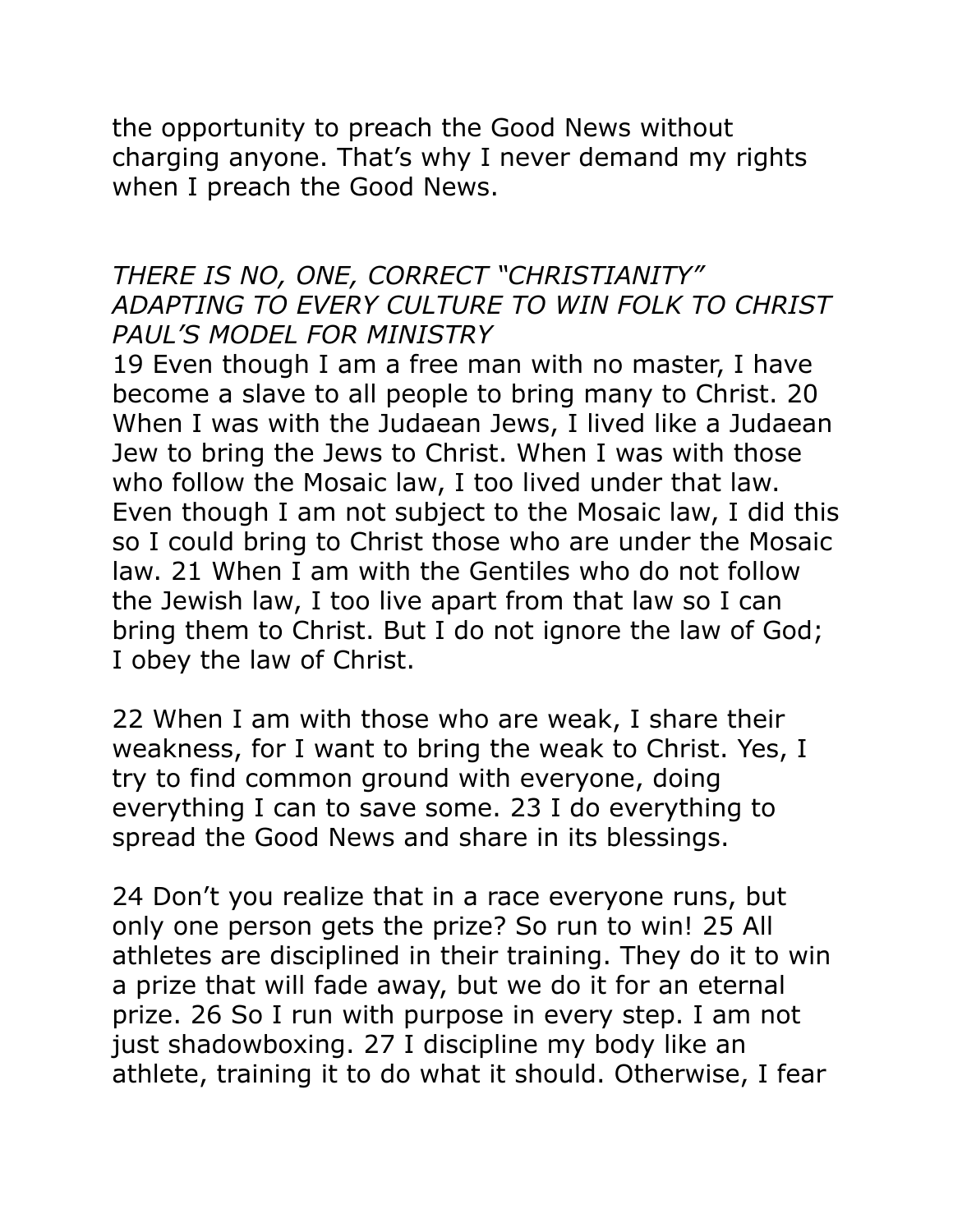that after preaching to others I myself might be disqualified.

FIRST CORINTHIANS 10

## **Unity by Association**

Let us not forget, dear brothers and sisters, about our ancestors in the wilderness long ago. **All of them were guided by a cloud** that moved ahead of them, and **all of them walked through the sea** on dry ground. 2 In the cloud and in the sea, **all of them were baptized as followers of Moses**. 3 **All of them ate the same spiritual food**, 4 and **all of them drank the same spiritual water**. For they drank from the spiritual rock that traveled with them, and that rock was Christ.

5 [Yet God was not pleased with most of them, and their bodies were scattered in the wilderness. 6 These things happened as a warning to us, so that we would not **crave evil things** as they did, 7 or **worship idols** as some of them did. As the Scriptures say, "The people celebrated with feasting and drinking, and they indulged in pagan revelry." 8 And we must not engage in **sexual immorality** as some of them did, causing 23,000 of them to die in one day. 9 Nor should we **put Christ to the test**, as some of them did and then died from snakebites. 10 And don't **grumble** as some of them did, and then were destroyed by the angel of death. 11 These things happened to them as examples for us. They were written down to warn us who live at the end of the age. 12 If you think you are standing strong, be careful not to fall. 13 The temptations in your life are no different from what others experience. And God is faithful. He will not allow the temptation to be more than you can withstand.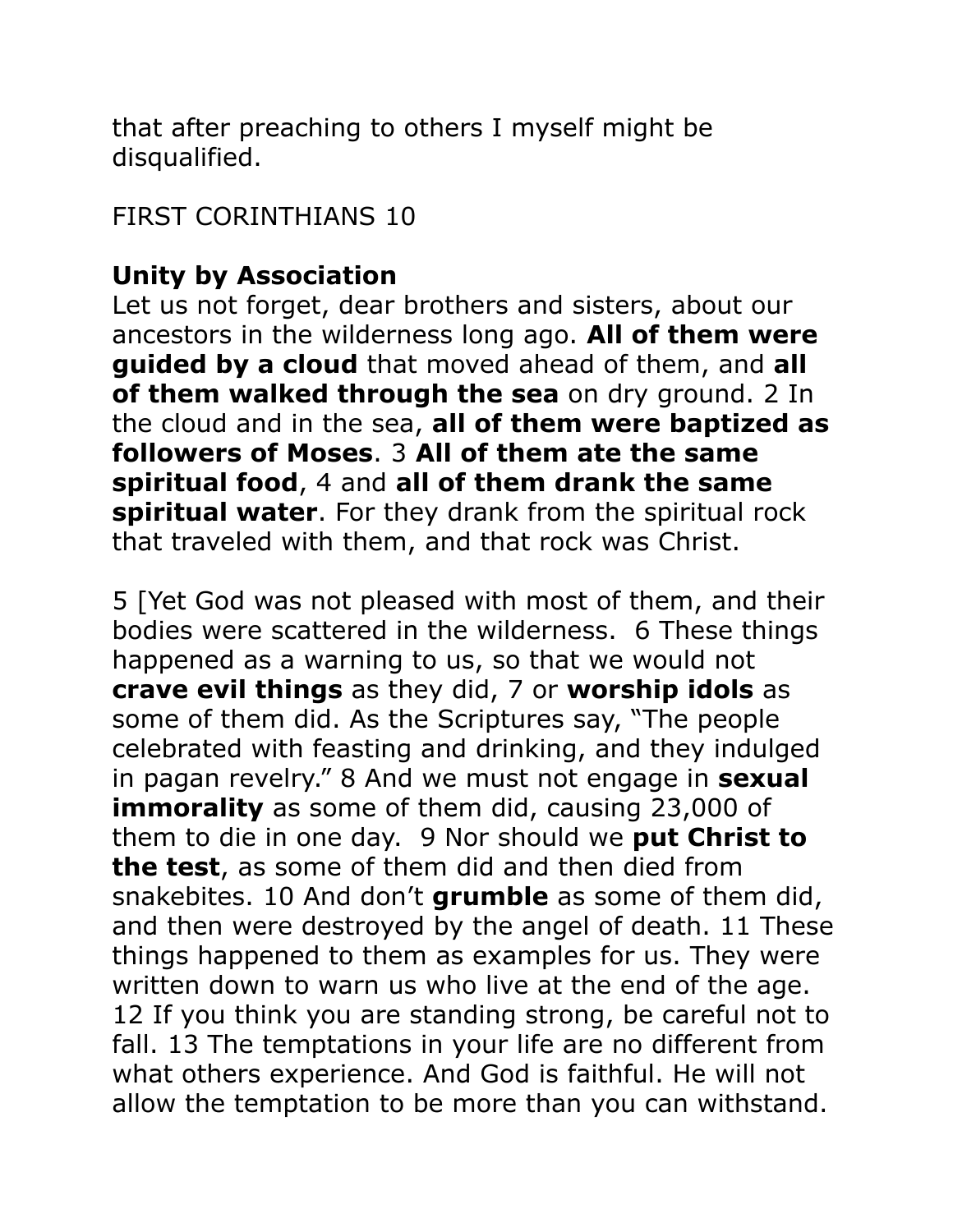When you are tempted, he will show you a way out so that you can endure.]

14 So, my dear friends, carefully avoid worshipping idols by association! 15 You are reasonable people. Decide for yourselves if what I am saying is true. 16 When we bless the cup at the Lord's Table, aren't we *uniting in* **the blood of Christ**? And when we break the bread, aren't we **uniting in the body of Christ**? 17 And though we are many, **we all eat from one loaf of bread**, showing that we are **one body**. 18 Think about the people of Israel. Weren't they **united by eating the sacrifices at the altar**?

19 What am I trying to say? Am I saying that food offered to idols has some significance, or that idols are real gods? 20 No, not at all. But I am saying that these sacrifices are offered to demons, not to God, and I don't want you to **be united with demons by association**. 21 You cannot drink from the cup of the Lord and from the cup of demons, too. You cannot eat at the Lord's Table and at the table of demons, too. 22 What? Do we dare to rouse the Lord's jealousy? Do you think we are stronger than he is?

23 You say, "As a Christian under grace, I am no longer under the Old Testament Jewish Law: I am allowed to disregard the Jewish laws"— True, but not everything you *can* do is good for you. You say, "I am allowed to do anything I believe honors the Lord"—True, but not everything that edifies you is beneficial to others. 24 Don't be concerned only for your own good but also for the good of others.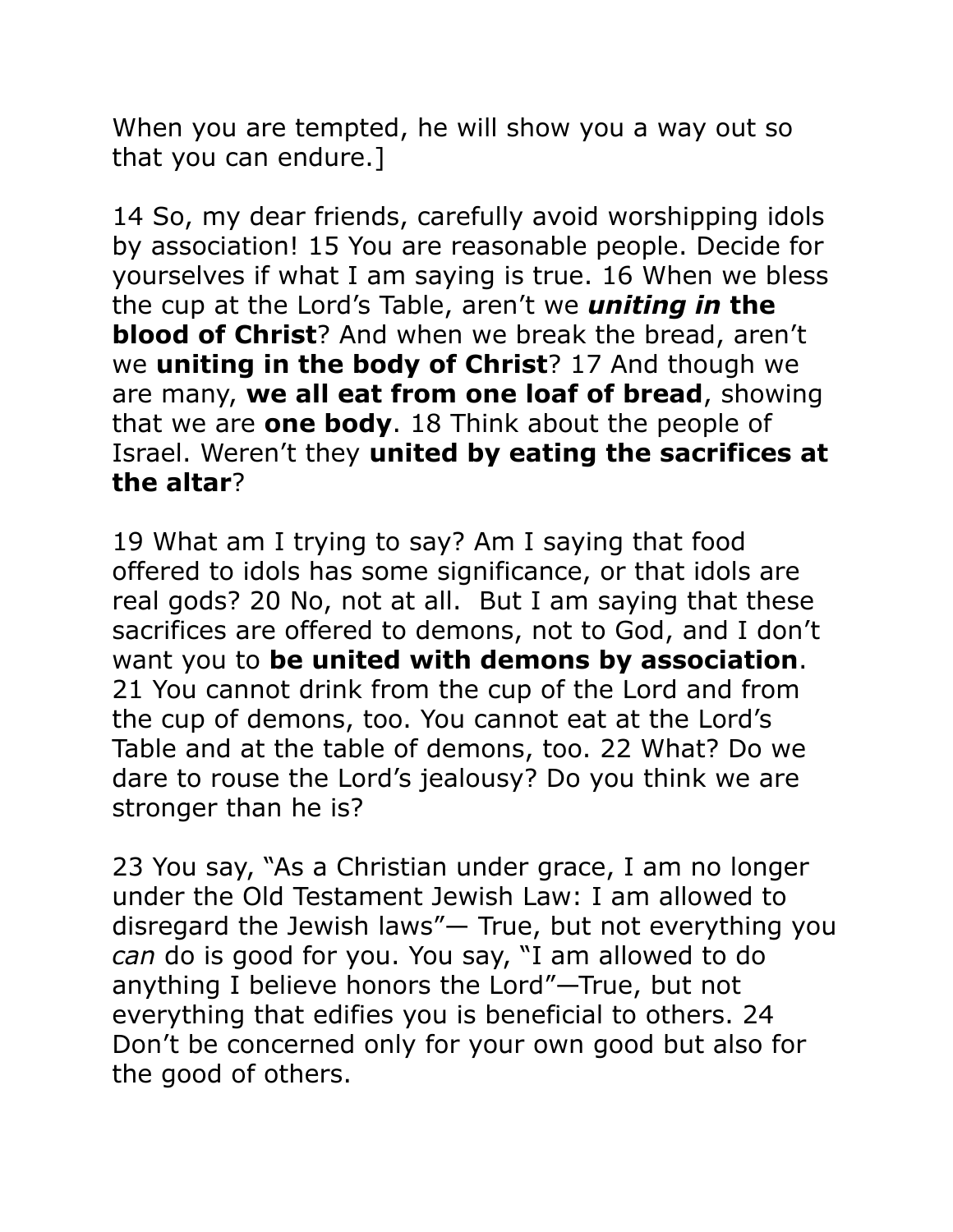### **Matters of Conscience**

25 So you may eat any meat that is sold in the marketplace without raising questions of conscience. 26 For "the earth is the Lord's, and everything in it."  $-$  there are no other gods.

27 If someone who isn't a believer asks you home for dinner, you are free to accept the invitation if you want to. And you are free to eat whatever is offered to you, without raising questions of conscience.

28 (Unless another believer is concerned about it and tells you, "This meat was offered to an idol." In that case, don't eat it  $-$  out of consideration for the conscience of the one who told you. 29 It might not be a matter of conscience for you, but it is for the other person.)

For my freedom is not limited by what someone else thinks. 30 If I can thank God for the food and enjoy it, there is nothing wrong with my eating it.

31 But, whether we eat or drink, or whatever we do, we do it all for the glory of God. 32 We avoid giving offense to anybody, whether Jews, Gentiles, or the Body of Christ. 33 I follow this principle, myself: I try to avoid offending everyone in everything I do. I don't just put my personal desires and principles first; I'm always careful not to offend others, so that I can lead as many people as possible to Christ.

FIRST CORINTHIANS 11

1 And you should imitate me, just as I imitate Christ.

# **God's Order of Authority**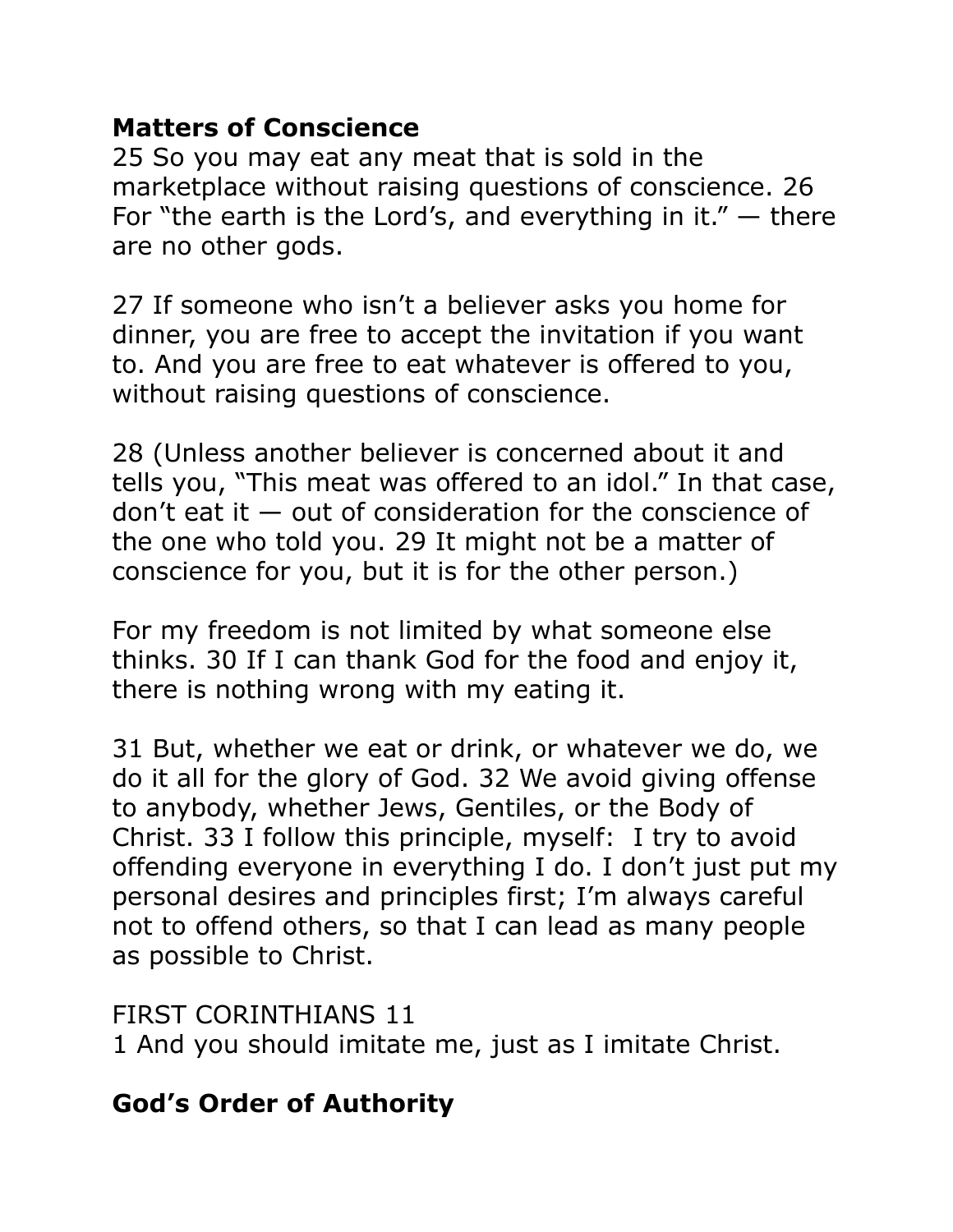2 I am so glad that you always keep me in your thoughts, and that you are following the teachings I passed on to you. 3 Here is a very important matter I want you to understand: There is a divine order of authority. The head of woman is man, the head of every man is Christ, and the head of Christ is God. 4 A man dishonors Christ, his authority, if he covers his head while praying or prophesying. 5 But a woman dishonors man, her authority, if she prays or prophesies without a covering on her head, for this is the same as having no authority, no covering, at all. She might as well cut her hair like a man. 6 Yes, if she refuses to wear a head covering, showing that she is a woman under authority of man, she should cut off all her hair like a man! But since it is shameful for a woman to have her hair cut or shaved off like a man, she should wear a covering.

7 A man should not wear anything on his head when worshiping, for man is made in God's image and is a reflection of God's glory, whereas woman reflects man's glory. 8 For the first man didn't come from woman, but the first woman came from man. 9 And man was not made for woman, but woman was made for man. 10 For this reason, and because fallen angels are watching to take advantage, a woman should wear a covering on her head to show she is under man's authority.

11 But in the Body of Christ, women and men are not in two distinct categories. 12 For although the first woman came from man, every subsequent man was born from a woman, and, actually, both men and women - and everything else in the universe - comes from God, making us all equal under Him, and making Him the final Authority over all.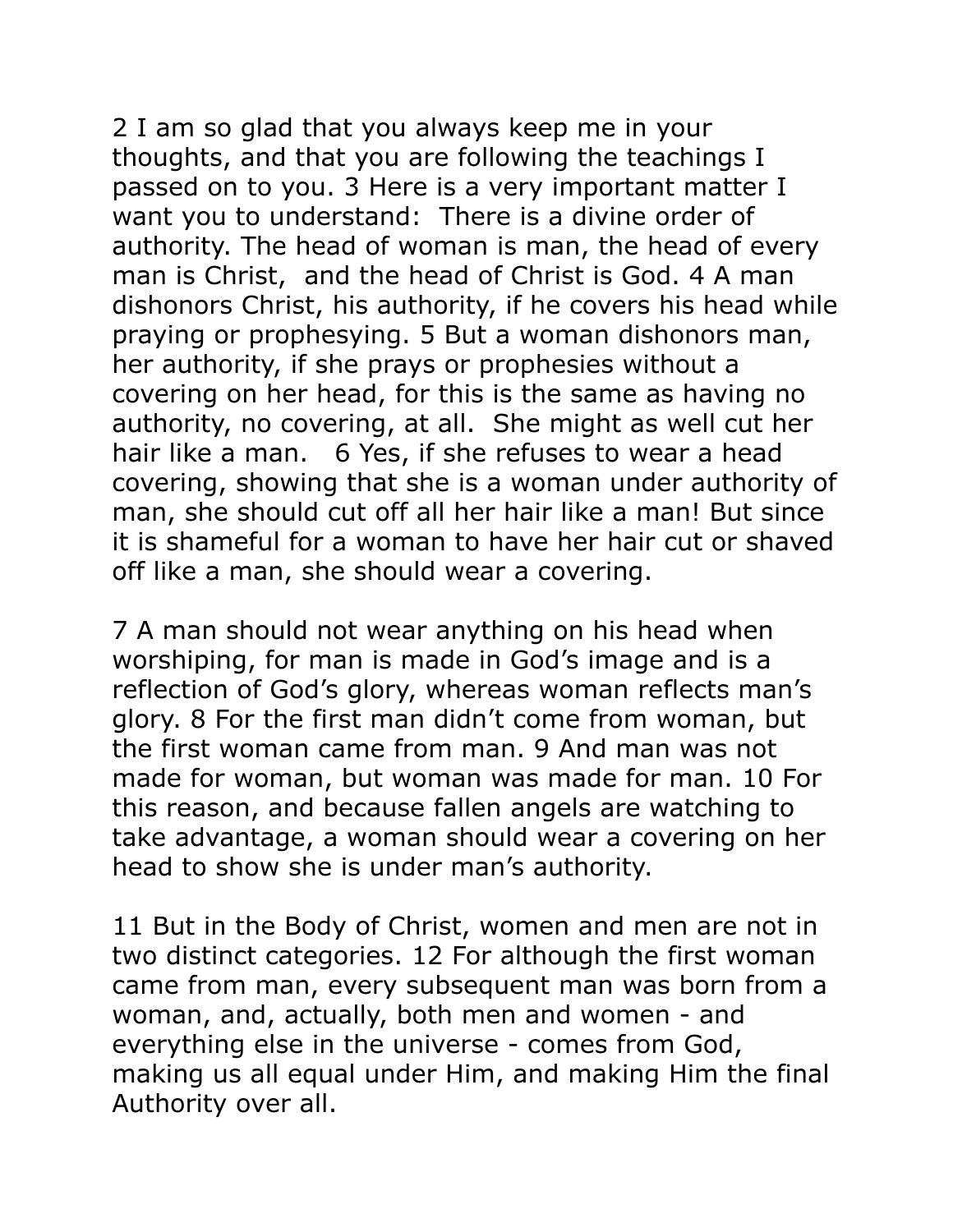13 Use your own judgment. Is it right for a woman to take the man's place and authority? 14 Isn't it obvious that it's disgraceful for a man to act or dress like a woman? 15 And isn't it obvious that long hair is the pride and joy of women for the very reason that it has been given to them as a beautiful covering? 16 But if anyone wants to argue about this, I can only say that this is our policy in all the other Home Groups.

#### **The Weekly Fellowship Meal**

17 But in the next matter, I cannot praise you. For it sounds as if more harm than good is done when you meet together. 18 First, I hear that you are squabbling during your weekly Home Church assemblies, and to some extent I believe it. 19 But, of course, there will be divisions among you as long as those of you who think you are right insist on having things your way!

20 During your weekly get-together, you have forgotten the most important thing: the remembrance of the Lord's Supper. 21 You are more interested in your bellies than in anything or anybody else! You are not waiting for each other, to eat all together in a loving, family fashion. Some of you are thinking only of yourselves. As a result, some members of the group are going hungry while others are gorging and getting drunk. 22 This is disgraceful! You have your own homes for eating and drinking all you please! Do not disgrace the weekly Home Church meal, nor treat the poor among you so shamefully! What am I supposed to say about this kind of behavior? Do you expect me to praise you? Well, I certainly will not praise you for this!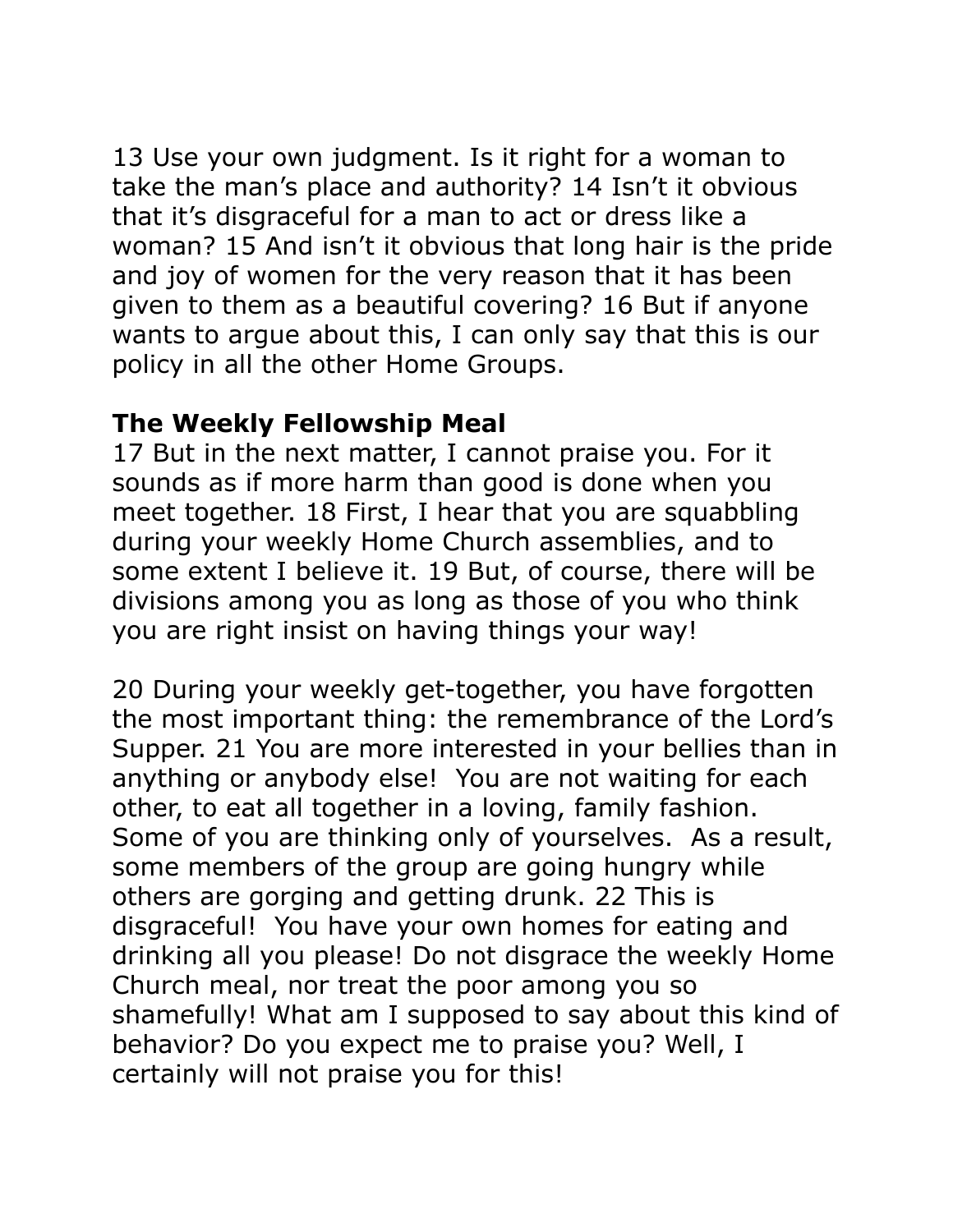23 For I have passed on to you what I received from the Lord himself. On the night when he was betrayed, the Lord Jesus took a lump of bread 24 and gave thanks to God for it. Then he broke it in pieces and said, "This is a symbol of my body, which was broken for you. Break the bread, like this, in remembrance of me." 25 Again, as an example, he took a single large cup of wine after supper, saying, "This cup of wine represents the new covenant between God and his people—an agreement confirmed with my blood. When you pass the cup of wine at your weekly Home Church meetings, do it in remembrance of me." 26 So, by eating the bread and drinking the cup in this way each week, we celebrate the sufficiency of the Lord's death for our Salvation, until he comes again.

27 So anyone who treats this weekly ritual in an unworthy manner is just as guilty of sinning against the body and blood of the Lord as those who crucified Him! 28 That is why you should be careful to have the right attitude toward Christ before eating the bread and drinking the cup. 29 For if you eat the bread or drink the cup in a way that dishonors the body of Christ, you are eating and drinking God's judgment upon yourself. 30 It is for this very reason  $-$  dishonoring Christ  $-$  that many of you are weak and sick and some have even died.

31 But if we will carefully honor Christ, ourselves, we will not have to experience God's discipline. 32 When God disciplines us, He does it so we will not bring upon ourselves the same consequences that the unsaved who do not honor Him suffer.

33 So, my dear brothers and sisters, when you gather each week for the Fellowship Meal and to celebrate the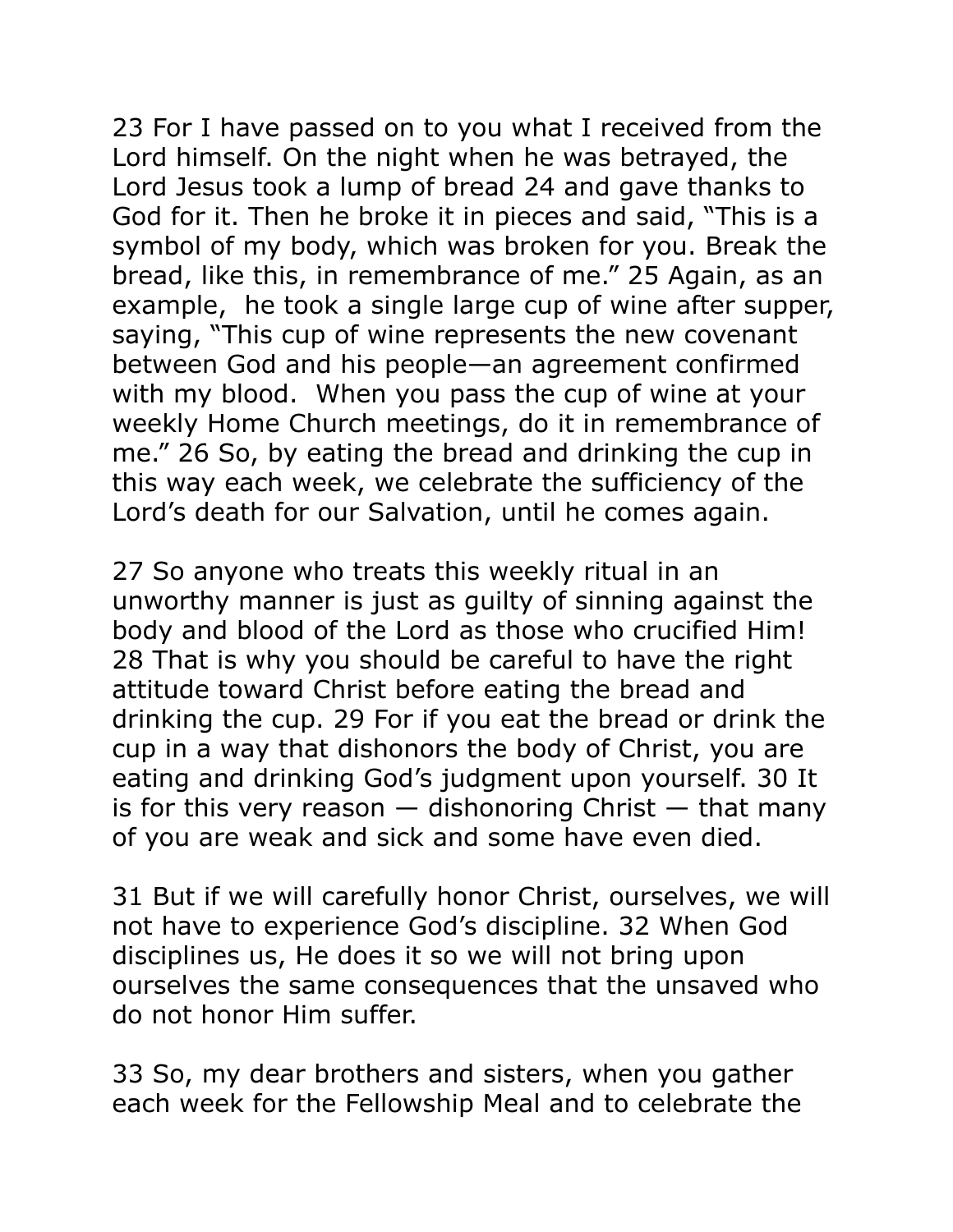Lord's Supper, wait for each other. 34 If you are really hungry, eat at home before or after the meeting so you won't bring judgment upon yourselves when you meet together. I'll give you instructions about the other matters you asked about, after I arrive.

FIRST CORINTHIANS 12

Now, dear brothers and sisters, regarding your question about the special abilities the Spirit gives us. I don't want you to misunderstand this.

2 You now know that before you became Christians, you had no spiritual discernment, so you were led astray and followed the crowd in worshiping many false gods. 3 But you don't need to worry about being so easily deceived into following false gods and false leaders, now. Their view of Jesus is the litmus test. No one speaking by the Spirit of God will curse Jesus, and no one will be apt to say that Jesus is Lord, unless yielded to the Holy Spirit.

4 Now, there are different kinds of spiritual gifts, but the same Spirit is the source of them all. 5 There are different ways to serve the Lord, but we all serve the same Lord. 6 God may work in different ways in and through each of us, but it is the same God who is doing the work.

7 The Holy Spirit gives each of us in the Body of Christ at least one spiritual gift so we can help build each other up in the Body of Christ.

8 To one person the Spirit gives the ability to give wise advice; to another the same Spirit gives a message of special knowledge. 9 The same Spirit gives great faith to another, and to someone else the one Spirit gives the gift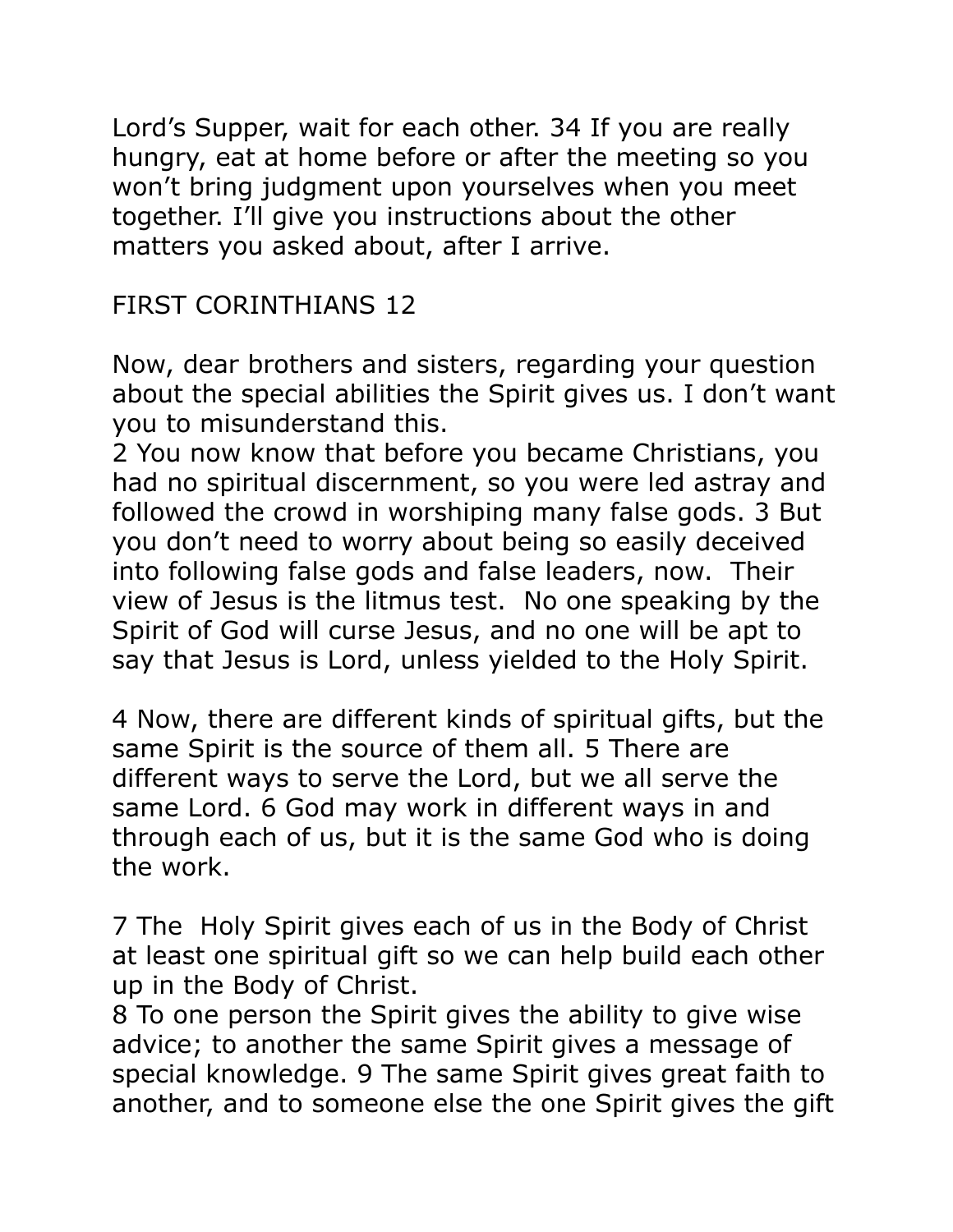of healing. 10 He gives one person the power to perform miracles, and another the ability to prophesy. He gives someone else the ability to discern whether a message is from the Spirit of God or from another spirit. Still another person is given the ability to speak in unknown languages, while another is given the ability to interpret what is being said. 11 It is the one and only Spirit who distributes all these gifts. He alone decides which gift each person should have.

12 The human body has many parts, but the many parts make up one whole body. So it is with the body of Christ. 13 Some of us are Jews, some are Gentiles, some are slaves, and some are free. But we have all been baptized into the one body by the one Spirit, and we all share the same Spirit.

14 Yes, the body is made up of many very different parts, not just one part. 15 If the foot says, "I am not a part of the body because I am not a hand," that does not make it any less a part of the body. 16 And if the ear says, "I am not part of the body because I am not an eye," would that make it any less a part of the body? 17 If the whole body were an eye, how would you hear? Or if your whole body were an ear, how would you smell anything?

18 But our bodies have many parts, and God has put each part just where he wants it. 19 How strange a body would be if it had only one part! 20 Yes, there are many parts, but only one body. 21 The eye can never say to the hand, "I don't need you." The head can't say to the feet, "I don't need you."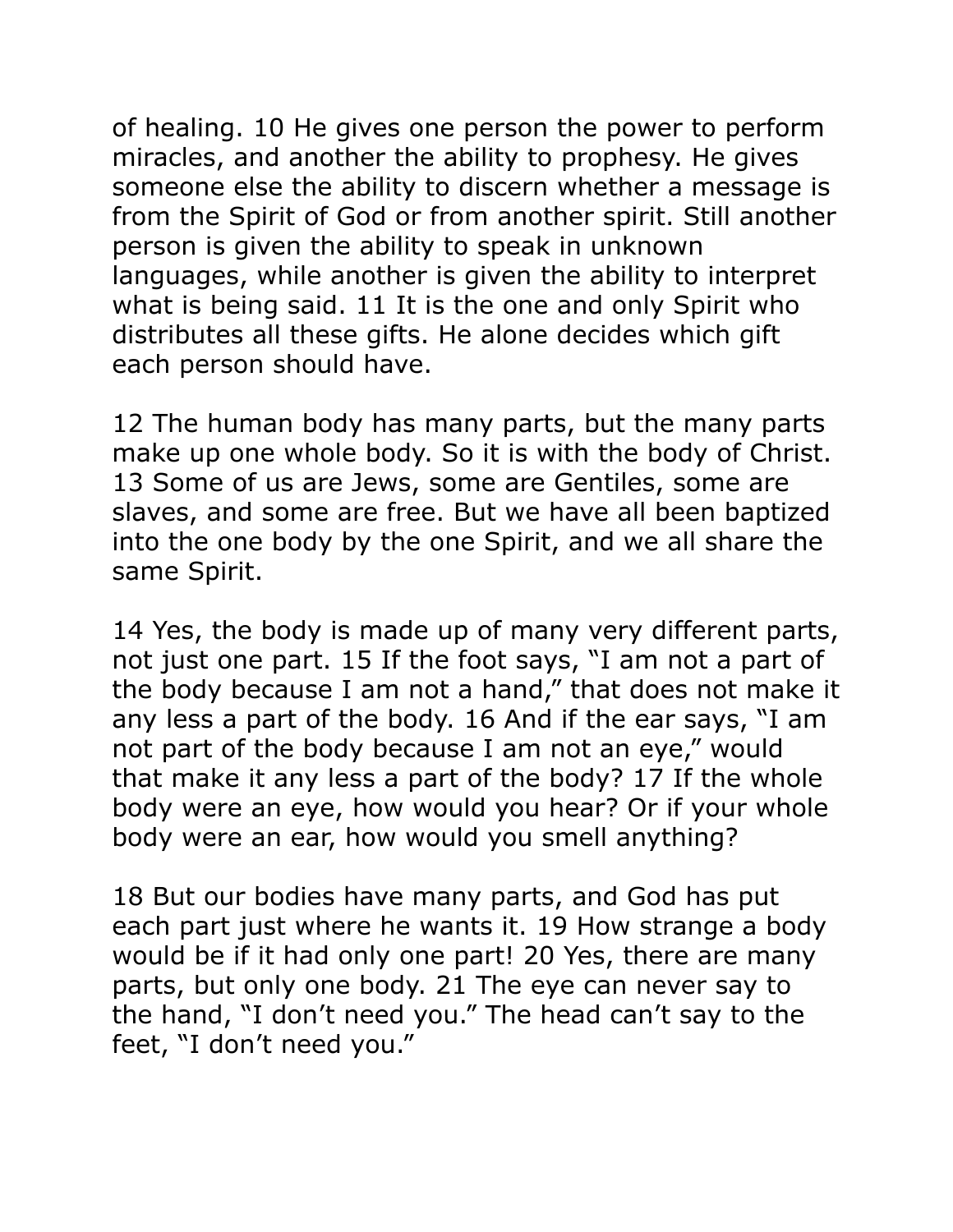22 In fact, some parts of the body that seem weakest and least important are actually the most necessary. 23 And the parts we regard as less honorable are those we clothe with the greatest care. So we carefully protect those parts that should not be seen, 24 while the more honorable parts do not require this special care. So God has put the body together such that extra honor and care are given to those parts that have less dignity. 25 This makes for harmony among the members, so that all the members care for each other. 26 If one part suffers, all the parts suffer with it, and if one part is honored, all the parts are glad.

27 All of you together are Christ's body, and each of you is a part of it. 28 Here are some of the parts God has appointed for the church:

first are apostles, second are prophets, third are teachers, then those who do miracles, those who have the gift of healing, those who can help others, those who have the gift of leadership, those who speak in unknown languages. 29 Are we all apostles? Are we all prophets? Are we all teachers? Do we all have the power to do miracles? 30 Do we all have the gift of healing? Do we all have the ability to speak in unknown languages? Do we all have the ability to interpret unknown languages? Of course not! 31 The purpose of every part is to best help the body. So you should earnestly desire the gifts that will enable you to be most helpful to the Body of Christ.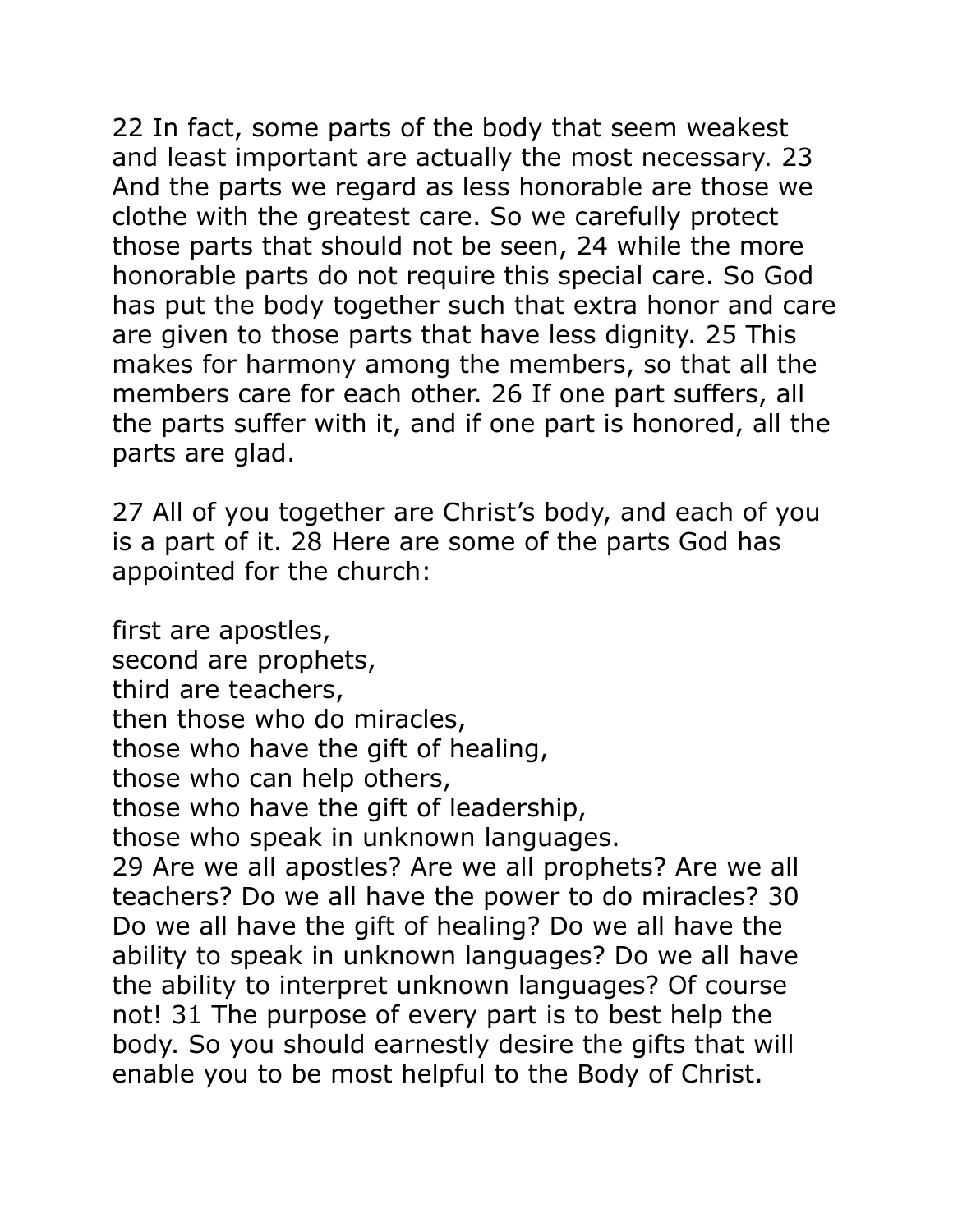But now let me show you a way of life that is best of all.

#### FIRST CORINTHIANS 13

It doesn't matter if I can speak all the languages of the world: if I don't love others, I am only making empty noise. 2 It doesn't matter if I am a gifted speaker, or if I know everything there is to know about the Bible and life, or if I have so much faith that I can move mountains: if I don't love people, I am a nobody. 3 It doesn't matter if I give away everything I own to feed the poor or even sacrifice my body: if I don't love others, it is all a waste of time.

4 Love is long-suffering and remains kind while it is suffering. Love is not jealous or boastful or proud 5 or rude. It does not demand its own way. It is not irritable, and it keeps no record of being wronged. 6 It does not rejoice about injustice but rejoices whenever the truth wins out. 7 Love never gives up, never loses faith, is always hopeful, and endures through every circumstance.

8 Prophecy and speaking in unknown languages and special knowledge will become useless. But love will last forever! 9 Now our knowledge is partial and incomplete, and even the gift of prophecy reveals only part of the whole picture! 10 But when the time of perfection comes, these partial things will become useless.

11 When I was a child, I spoke and thought and reasoned as a child. But when I grew up, I put away childish things. 12 Now we see things imperfectly, like looking through distorted glass, but then we will see everything with perfect clarity. What I know about God, at this time,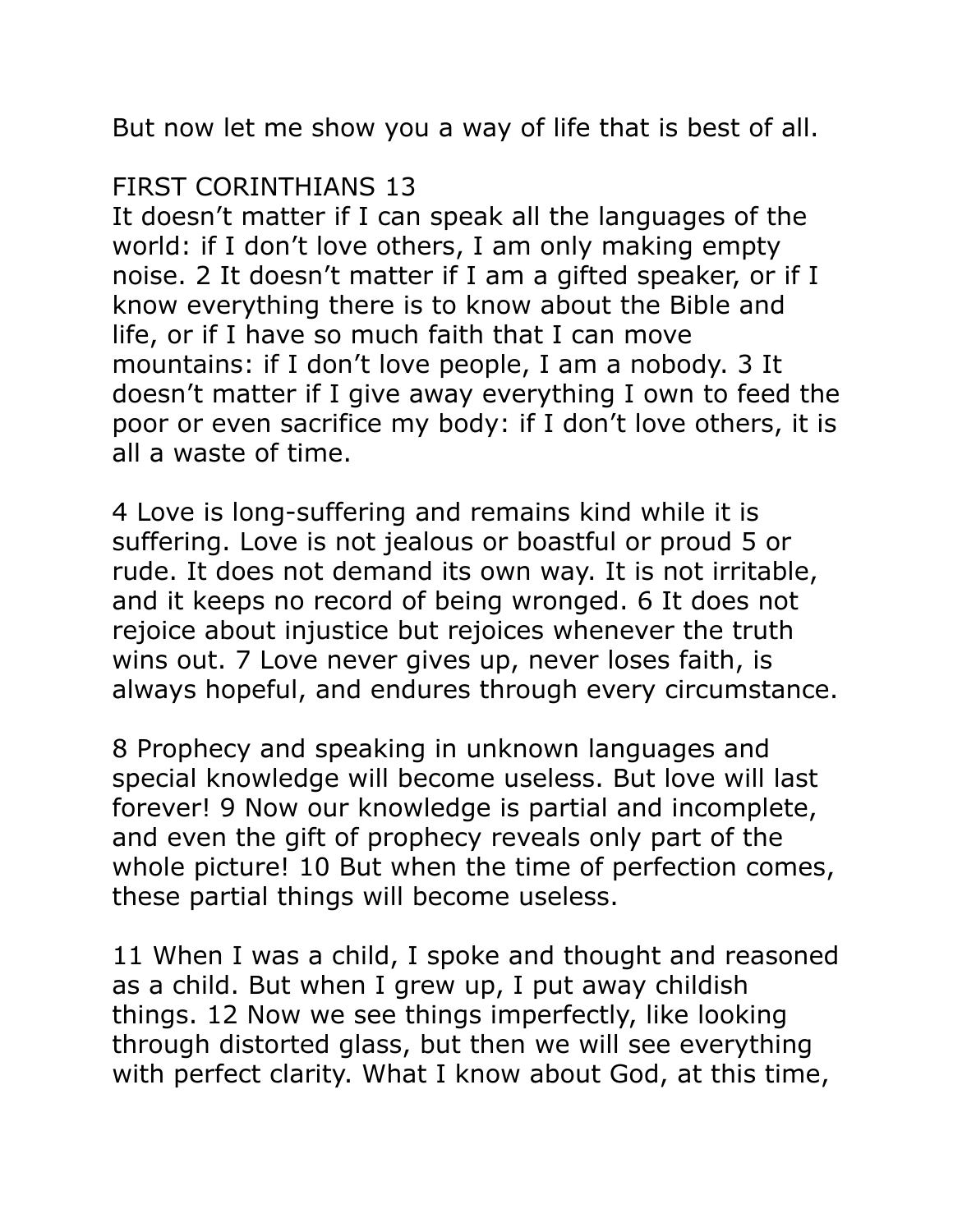is partial and incomplete, but then I will know Him completely, just as He knows me completely.

13 Three things will last forever—faith, hope, and love and the greatest of these is love.

FIRST CORINTHIANS 14

So, make love your highest goal! But you should also desire the special abilities the Spirit gives—especially the ability to testify. 2 For if you have the ability to speak in unknown languages, you will be talking only to God, since others around you won't be able to understand you. You will be speaking by the power of the Spirit, but it will all be unintelligible to the rest of the Home Church. 3 But one who testifies strengthens others, encourages them, and comforts them. 4 A person who speaks in unknown languages may be edified personally, but one who shares a word of testimony strengthens the entire church.

5 I wish you could all speak in other languages so you could reach more people with the gospel, but even more I wish you could all share your testimony in the Body. For testifying is greater than speaking in foreign languages, unless someone interprets what you are saying so that the whole church will be built up.

6 Dear brothers and sisters, if I should come to you speaking in a foreign language, how would that help you? But if I bring you a revelation or some special knowledge or prophecy or teaching, that will be helpful. 7 Even lifeless instruments like the flute or the harp must play the notes clearly, or no one will recognize the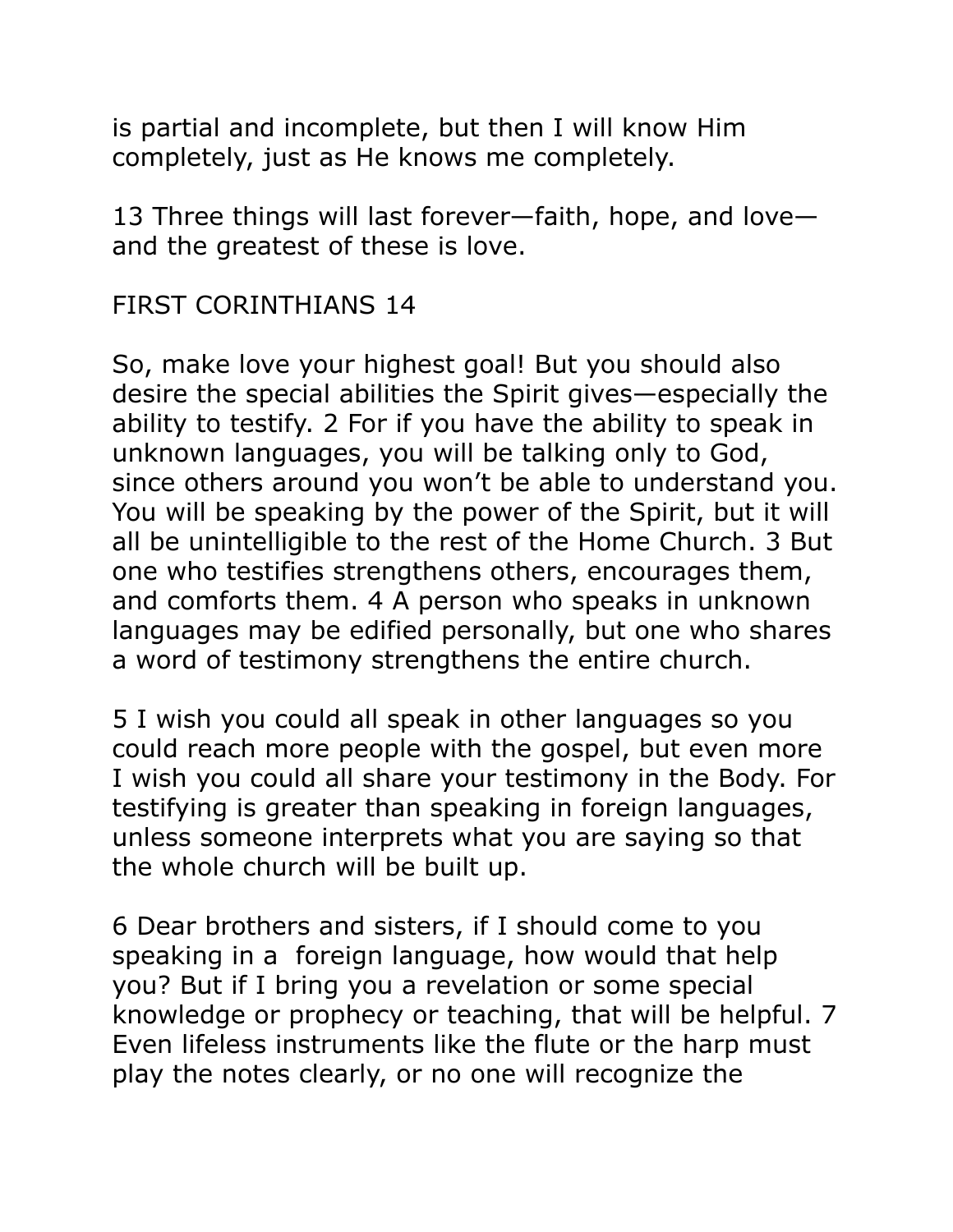melody. 8 And if the bugler doesn't sound a clear call, how will the soldiers know they are being called to battle?

9 It's the same for you. If you speak to people in words they don't understand, how will they know what you are saying? You might as well be talking into empty space.

10 There are many different languages in the world, and every language has meaning. 11 But if I don't understand a language, I will be a foreigner to someone who speaks it, and the one who speaks it will be a foreigner to me. 12 And the same is true for you. Since you are so eager to have the special abilities the Spirit gives, seek those that will strengthen the whole church.

13 So anyone who speaks in a foreign language should pray also for the ability to interpret what has been said. 14 For if I pray in a language that is foreign to me, my spirit is praying, but I don't understand what I am saying.

15 Well then, what shall I do? If I pray in a foreign language, I will also pray in words I understand. If I sing in a foreign language, I will also sing in words I understand. 16 For if you praise God only in a foreign language, how can those who don't understand you praise God along with you? How can they join you in giving thanks when they don't understand what you are saying? 17 You will be giving thanks very well, but it won't strengthen the people who hear you.

18 It so happens - praise the Lord - that I happen to be fluent in more foreign languages than any of you. 19 But in a Home Church meeting I would rather speak five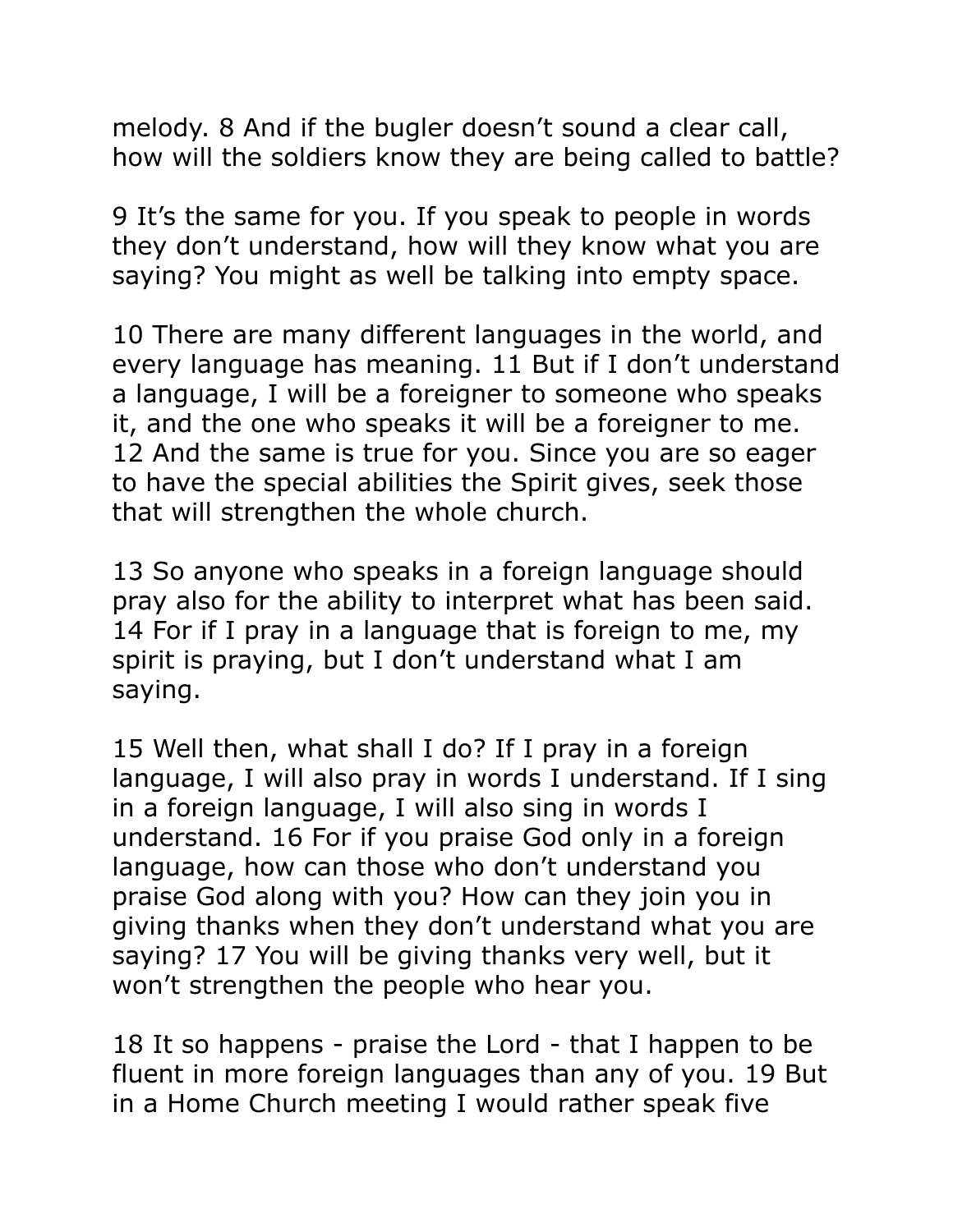understandable words to help others than ten thousand words in an unknown language.

20 Dear brothers and sisters, don't be childish in your understanding of these things. Be innocent as babies when it comes to evil, but be mature in understanding matters of this kind. 21 It is written in the Scriptures:

"I will speak to my own people through strange languages and through the lips of foreigners. But even then, they will not listen to me," says the Lord.

22 So you see that speaking in foreign languages is a sign, not for believers, but for unbelievers. Testifying, however, is for the benefit of believers, not unbelievers. 23 Even so, if unbelievers or people who don't understand these things come into your church meeting and hear everyone speaking in foreign languages, they will think you are crazy. 24 But if all of you are giving testimonies of the good things you are learning and receiving from God, and unbelievers or people who don't understand these things come into your meeting, they will be convicted of sin and judged by what you say. 25 As they listen, their secret needs and questions will be exposed, and they will fall to their knees and worship God, declaring, "God is truly here among you."

26 Well, my brothers and sisters, let's summarize. When you meet together, one will sing, another will teach, another will tell some special revelation God has given, a foreigner among you will speak in a foreign language,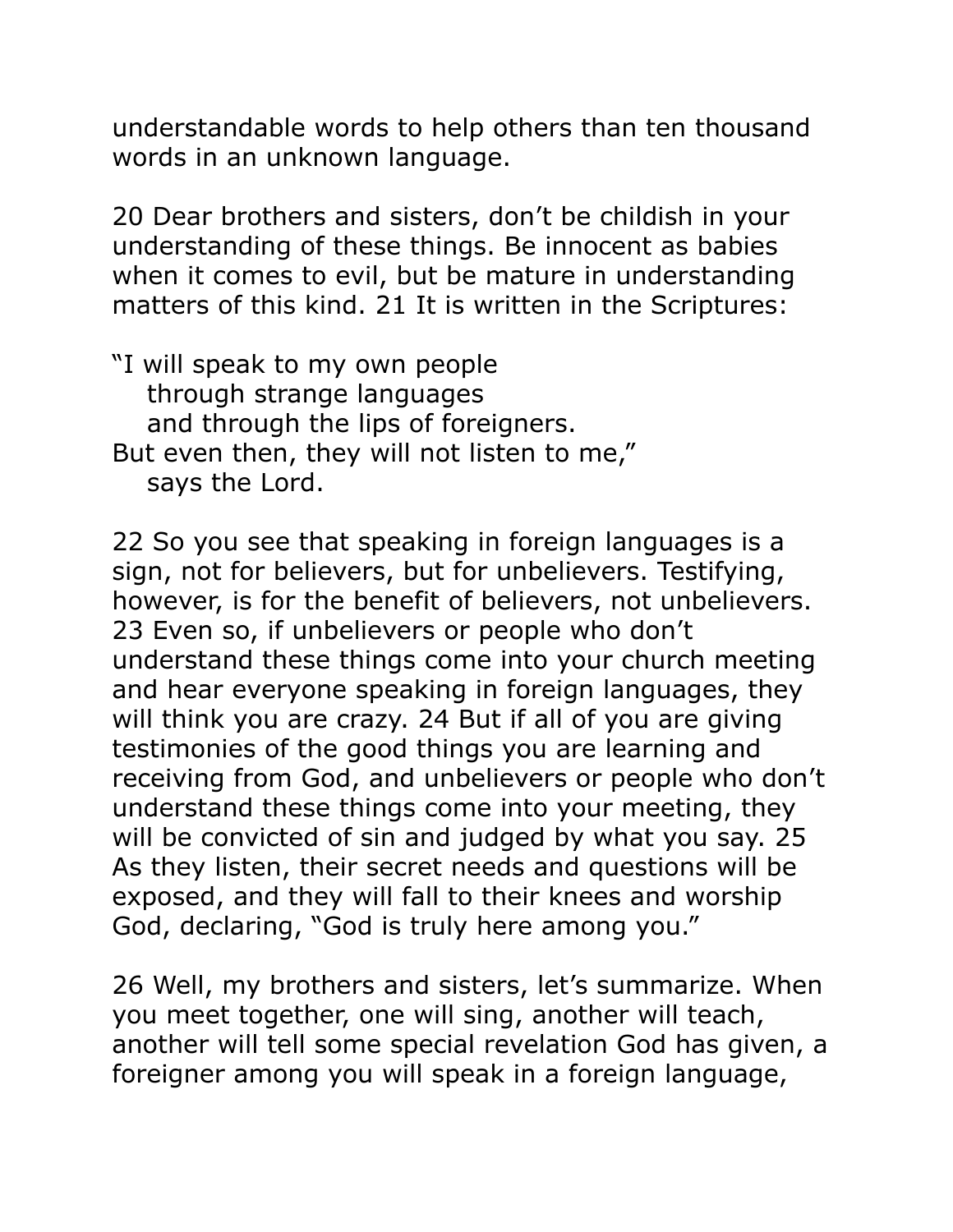and another will interpret what is said. But everything that is done must strengthen all of you.

27 In your weekly Home Church meetings, no more than two or three should speak in foreign languages. They must speak one at a time, and someone must interpret what they say. 28 But if no one is present who can interpret, they must be silent in your church meeting and speak to God privately.

29 Let two or three people testify, and let the others evaluate what is said. 30 But if someone is testifying and another person receives a revelation from the Lord, the one who is speaking must stop. 31 In this way, all who testify will have a turn to speak, one after the other, so that everyone will learn and be encouraged. 32 Remember that people who testify are in control of their spirit and can take turns. 33 For God is not a God of disorder but of peace, as in all the meetings of God's holy people.

34 Women should control themselves during the Home Church meetings. It is not proper for them to do all, or even most, of the talking. They should let the men lead, just as the Bible teaches. 35 If they have questions, they should discuss them with their husbands at home, for it is improper and counter-productive to the health of the Body for women to dominate in Home Church meetings.

36 Do not argue with me about these things. God's revelation didn't originated with you Corinthians! You are not the only ones who have been given the gospel! 37 If any of you claim to be a prophet or think you are spiritual, you will recognize that what I am saying comes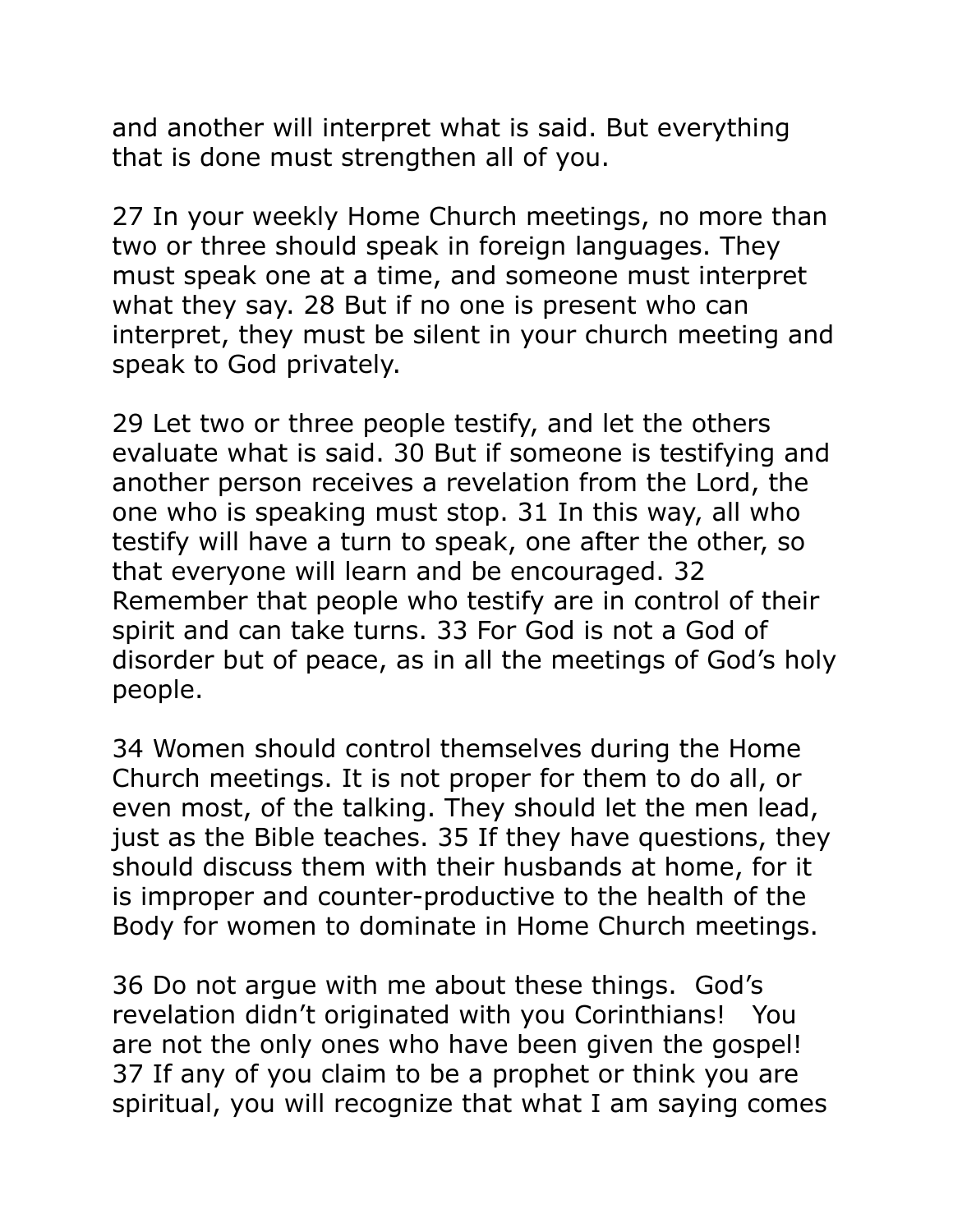right from the Lord himself. 38 But if you can not see this, it shows you are not as spiritually mature as you may think.

39 So, my dear brothers and sisters, be eager to testify, and don't forbid foreigners in your group to testify in their own languages. 40 But be sure that everything is done to build up the Body and in an orderly fashion.

### FIRST CORINTHIANS 15

Let me now remind you, dear brothers and sisters, of the Good News I preached to you before. You welcomed it then, and you still stand firm in it. 2 It is this Good News that saves you if you continue to believe the message I told you—unless, of course, you believed something that was never true in the first place.

3 I passed on to you what was most important and what had also been passed on to me. Christ died for our sins, just as the Scriptures said. 4 He was buried, and he was raised from the dead on the third day, just as the Scriptures said. 5 He was seen by Peter and then by the Twelve. 6 After that, he was seen by more than 500 of his followers at one time, most of whom are still alive, though some have died. 7 Then he was seen by James and later by all the apostles. 8 Last of all, as though I had been born at the wrong time, I also saw him. 9 For I am the least of all the apostles. In fact, I'm not even worthy to be called an apostle after the way I persecuted God's church.

10 But whatever I am now, it is all because God poured out his special favor [His grace] on me—and not without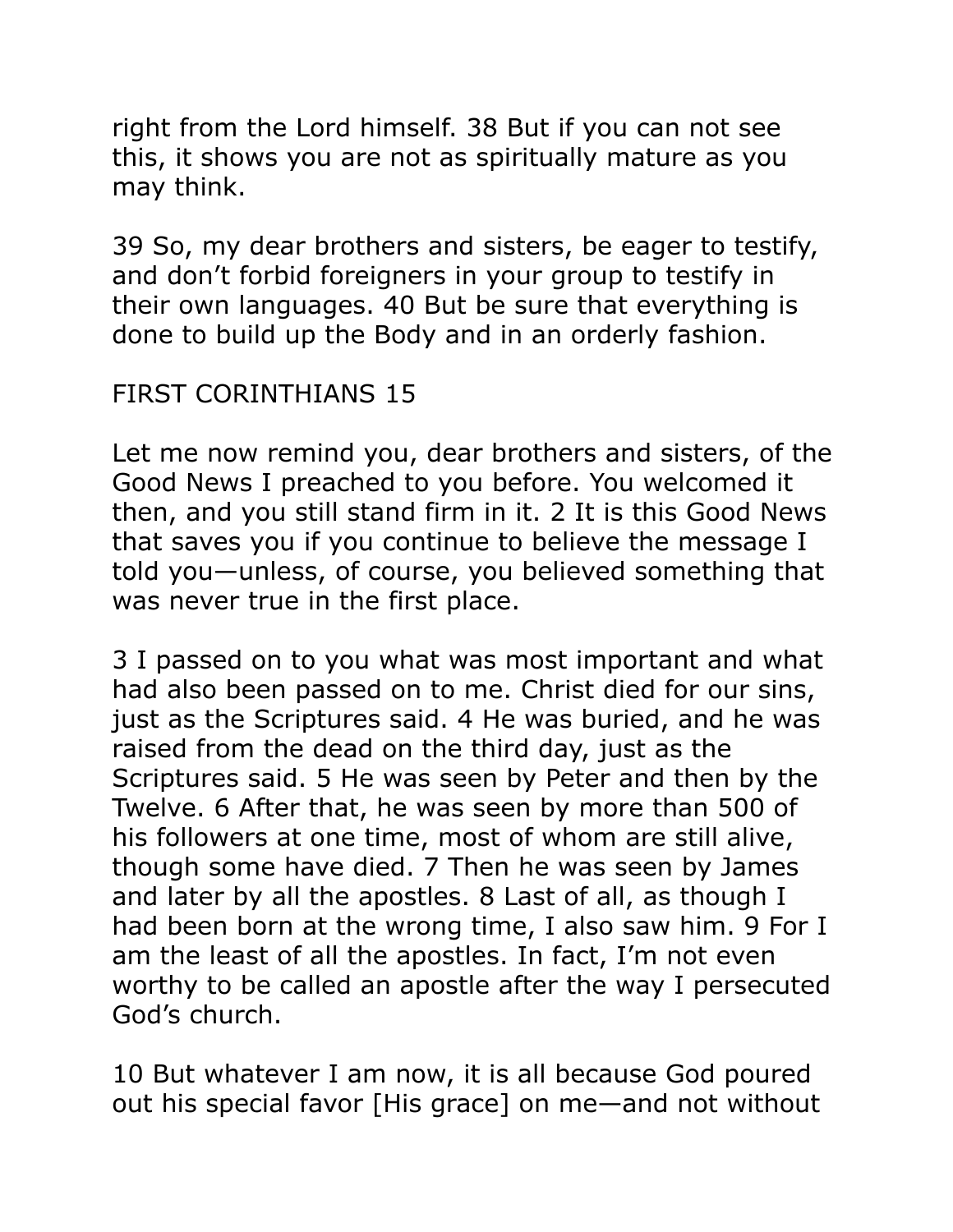results. For I have worked harder than any of the other apostles; yet it was not I but God who was working through me by his grace. 11 So it makes no difference whether I preach or they preach, for we all proclaim the same message you have already believed.

12 But tell me this—since the message we proclaim is based on the fact that Christ rose from the dead, why are some of you saying there will be no resurrection of the dead? 13 For if there is no such thing as a resurrection of the dead, then Christ has not been raised either. 14 And if Christ has not been raised, then all our preaching is false, and your faith in our message about Christ is worthless. 15 And, also, we apostles would all be lying about God—for we have said that God raised Christ from the grave. But that can't be true if there is no such thing as a resurrection of the dead. 16 If there is no resurrection of the dead, then Christ has not been raised. 17 And if Christ has not been raised, then your faith in Christ is worthless and you are still under condemnation for all your sins. 18 If Christ did not pay for our sins and rise from the dead as proof that His payment was accepted by God, all who have died believing in Christ as their Savior are lost! 19 And if our hope in Christ is only for this life [because there is no afterlife], we are worse off than the rest of the world! [because, at least, they are free to live as they please, and they are not persecuted for what they believe.]

20 But in fact, Christ has been raised from the dead. He is the first of a great harvest that will include all who have died believing in Him.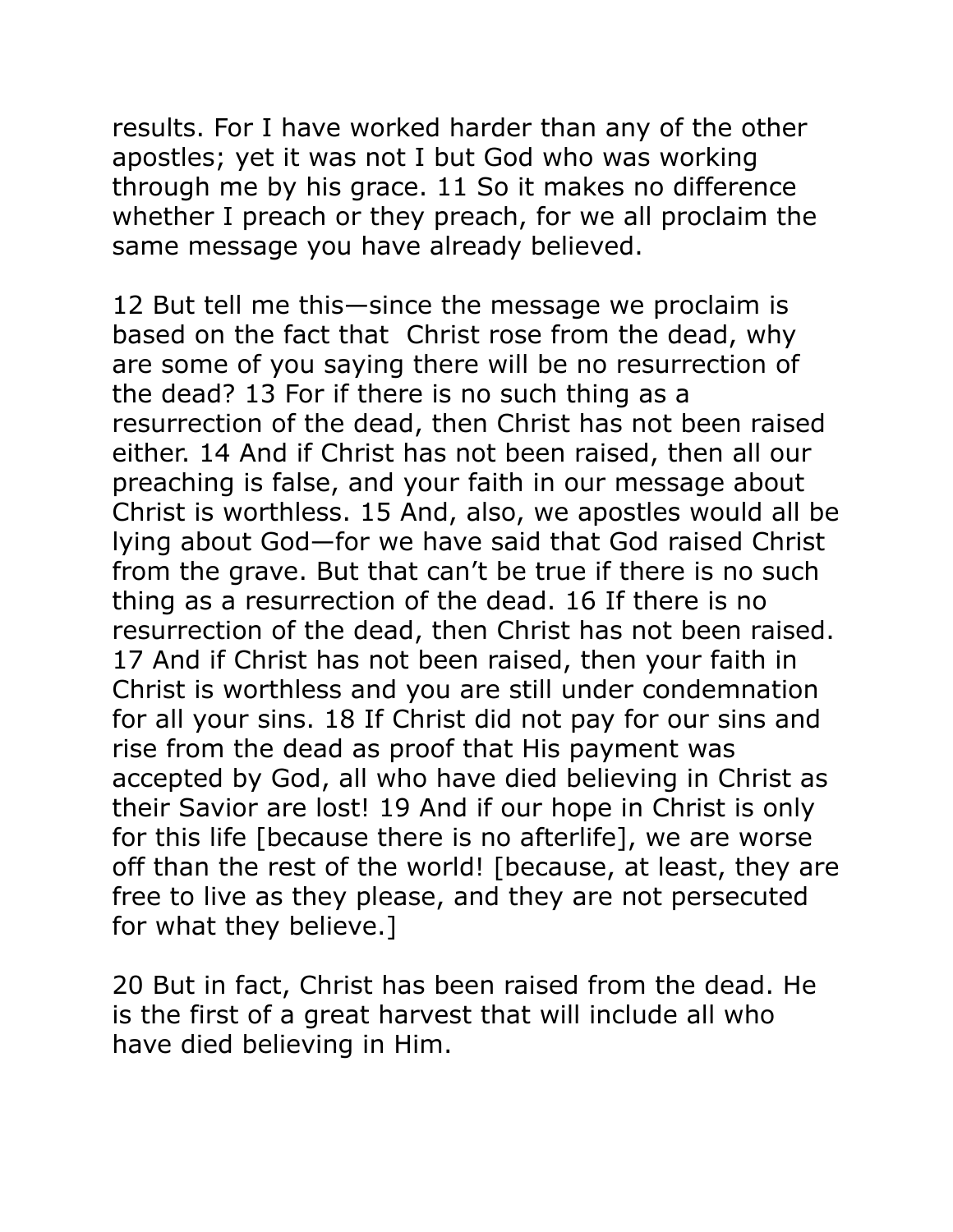21 So you see, just as death came into the world through a man, now the resurrection from the dead has begun through another man. 22 Just as everyone dies because we all belong to Adam, everyone who belongs to Christ will be given new life. 23 But there is an order to this resurrection: Christ was raised as the first of the harvest; then all who belong to Christ will be raised when he comes back.

24 After that the end will come, when he will turn the Kingdom over to God the Father, having destroyed every ruler and authority and power. 25 For Christ must reign until he humbles all his enemies beneath his feet. 26 And the last enemy to be destroyed is death. 27 For the Scriptures say, "God has put all things under his authority." (Of course, when it says "all things are under his authority," that does not include God the Father, himself, who gave Christ his authority.) 28 Then, when all things are under his authority, the Son will put himself under God the Father's authority, so that God the Father, who gave his Son authority over all things, will be utterly supreme over everything everywhere.

29 If the dead will not be raised, what point is there in people being baptized for those who are dead? Why do it unless the dead will someday rise again?

30 And why should we ourselves risk our lives hour by hour? 31 For I swear, dear brothers and sisters, that I face death daily. This is as certain as my pride in what Christ Jesus our Lord has done in you. 32 And what value was there in fighting wild beasts in the arena of Ephesus —if there will be no resurrection from the dead? If there is no resurrection, "Let's feast and drink while we can, for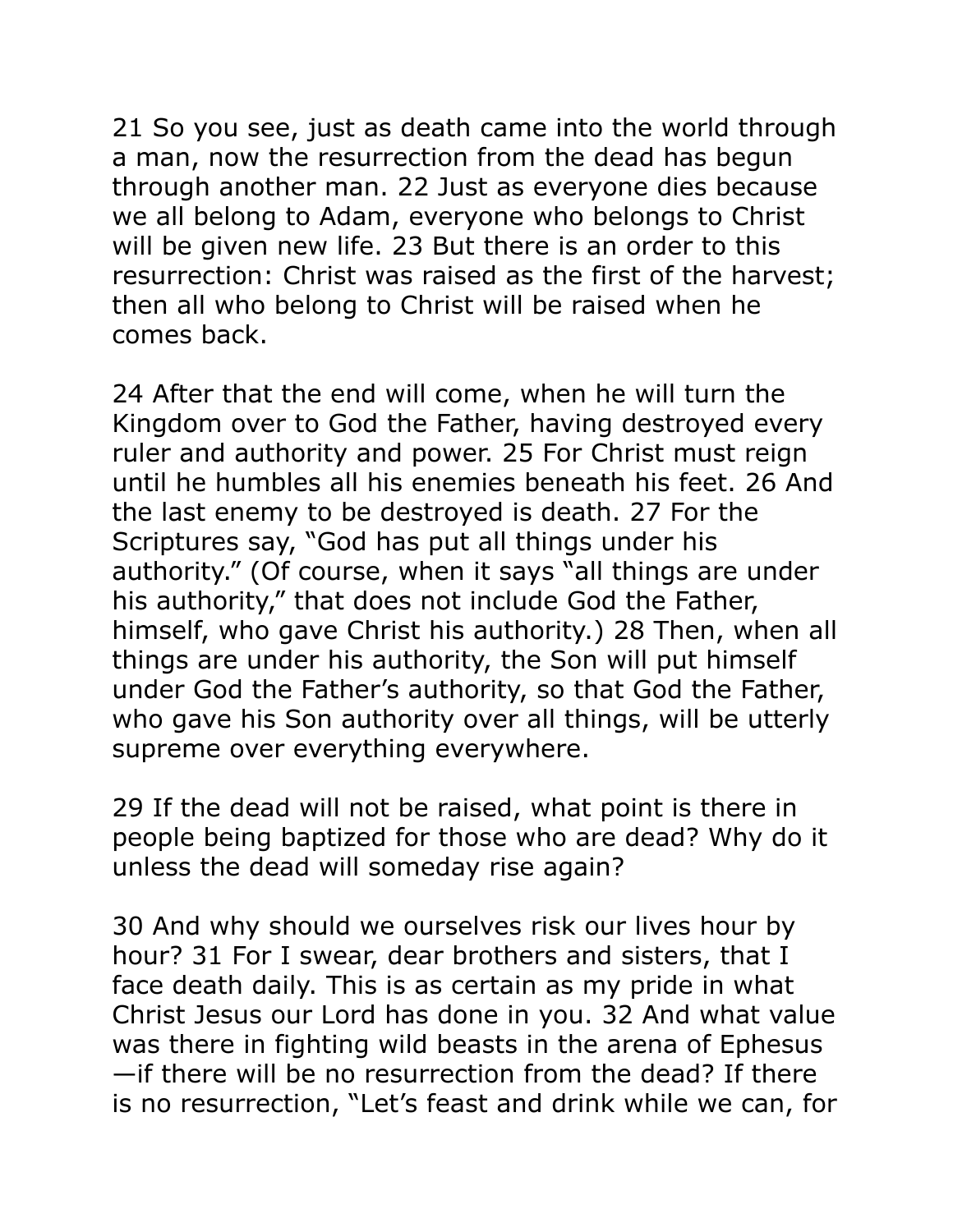tomorrow we die!" 33 Don't be fooled by those who say such things, for "bad company corrupts good character." 34 Think carefully about what is right, and stop sinning. For to your shame I say that some of you don't know God at all.

35 But someone may ask, "How will people who have died come to life again? How can they have a body now that it has all decayed?" 36 What foolish questions! When you put a seed into the ground, it doesn't grow into a plant unless it dies first. 37 And what you put in the ground is not the plant that will grow, but only a bare seed of wheat or whatever you are planting. 38 Then God gives it the new body he wants it to have. A different plant grows from each kind of seed. 39 Similarly there are different kinds of flesh—one kind for humans, another for animals, another for birds, and another for fish.

40 There are also bodies in the heavens and bodies on the earth. The glory of the heavenly bodies is different from the glory of the earthly bodies. 41 The sun has one kind of glory, while the moon and stars each have another kind. And even the stars differ from each other in their glory.

42 It is the same way with the resurrection of the dead. Our earthly bodies are planted in the ground when we die, but they will be raised to live forever. 43 Our bodies are buried in brokenness, but they will be raised in glory. They are buried in weakness, but they will be raised in strength. 44 They are buried as natural human bodies, but they will be raised as spiritual bodies. For just as there are natural bodies, there are also spiritual bodies.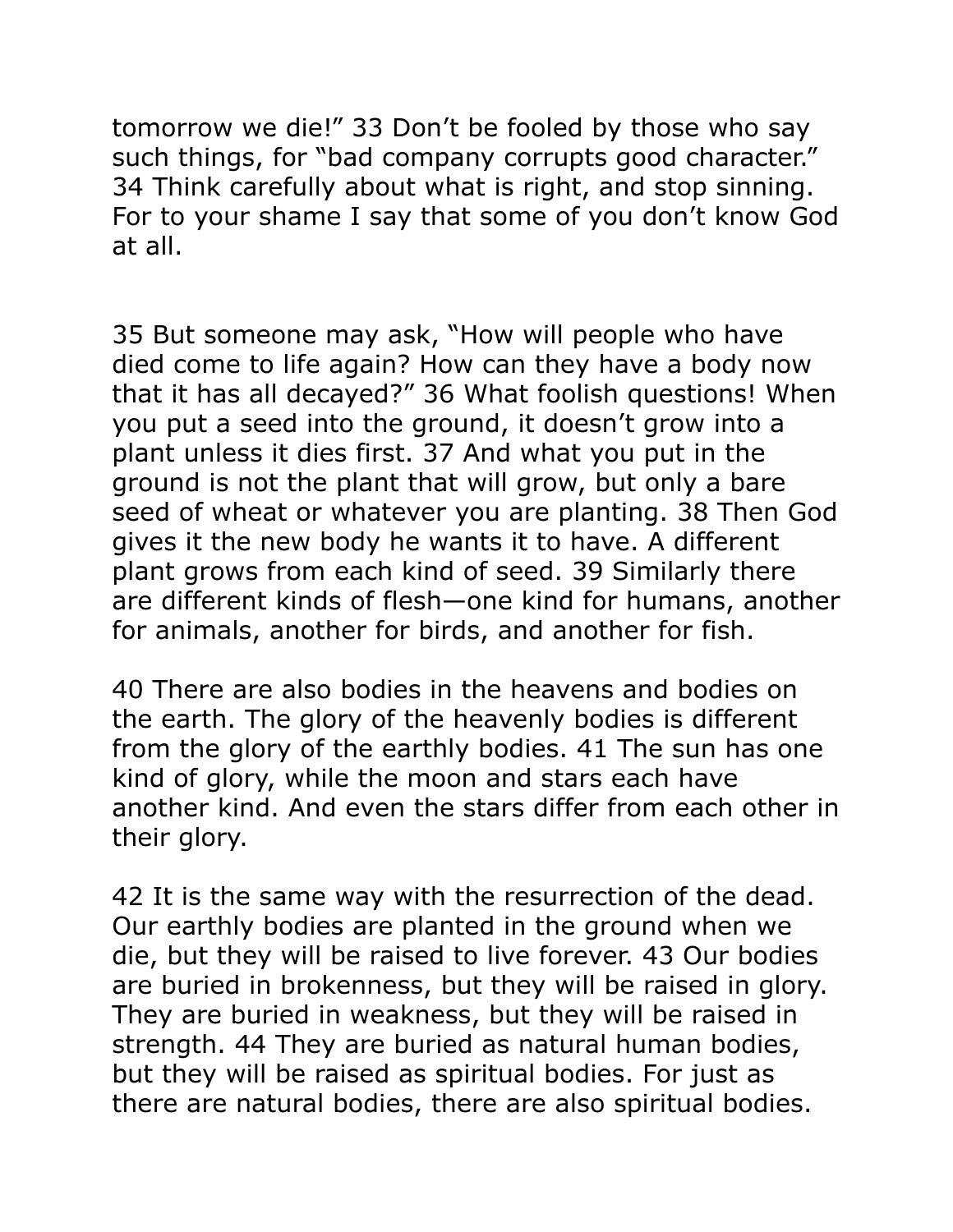45 The Scriptures tell us, "The first man, Adam, became a living person." But the last Adam—that is, Christ—is a life-giving Spirit. 46 What comes first is the natural body, then the spiritual body comes later. 47 Adam, the first man, was made from the dust of the earth, while Christ, the second man, came from heaven. 48 Earthly people are like the earthly man, and heavenly people are like the heavenly man. 49 Just as we are now like the earthly man, we will someday be like the heavenly man.

50 What I am saying, dear brothers and sisters, is that our physical bodies cannot inherit the spiritual Kingdom of God. These dying bodies cannot inherit what will last forever.

51 But let me reveal to you a wonderful secret! Not all believers will have to die to be transformed! 52 A day is coming when the transformation of living believers will happen in a moment, in the blink of an eye, at "the last trump". For when the trumpet sounds, those who have died will be transformed and raised to live forever. And we who are living will also be transformed. 53 For our dying bodies must be transformed into bodies that will never die; our mortal bodies must be transformed into immortal bodies.

54 Then, when our dying bodies have been transformed into bodies that will never die, this Scripture will be fulfilled:

"Death is swallowed up in victory. 55 O death, where is your victory? O death, where is your sting?"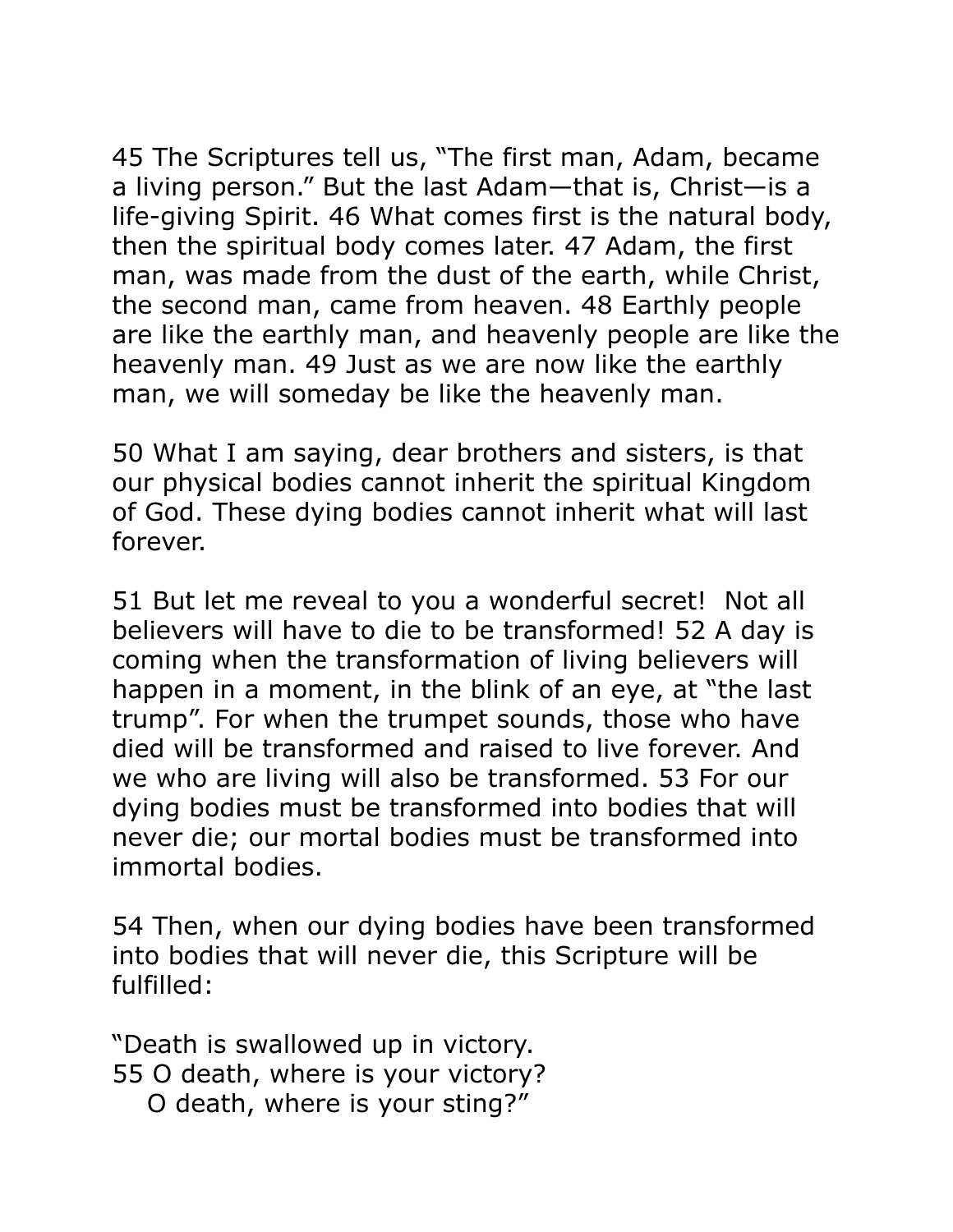56 For sin is the sting that results in death, and the law gives sin its power. 57 But thank God! He gives us victory over both sin and death through our Lord Jesus Christ!

58 So, my dear brothers and sisters, be strong and immovable in your faith. Always serve the Lord enthusiastically, for you know that nothing you do in the Lord is wasted.

## FIRST CORINTHIANS 16

Now regarding your question about the money being collected for God's people in Jerusalem. You should follow the same procedure I gave to the churches in Galatia. 2 When you meet together as a Home Church each Sunday, set aside a portion of the money collected. Don't wait until I get there and then try to collect it all at once. 3 When I come, I will write letters of recommendation for the messengers you choose to deliver your gift to Jerusalem. 4 And if it seems appropriate for me to go along, they can travel with me.

5 I am coming to visit you after I have been to Macedonia, for I am planning to travel through Macedonia. 6 Perhaps I will stay awhile with you, possibly all winter, and then you can send me on my way to my next destination. 7 This time I don't want to make just a short visit and then go right on. I want to come and stay awhile, if the Lord will let me. 8 In the meantime, I will be staying here at Ephesus until the Festival of Pentecost. 9 There is a wide-open door for a great work here, although many oppose me.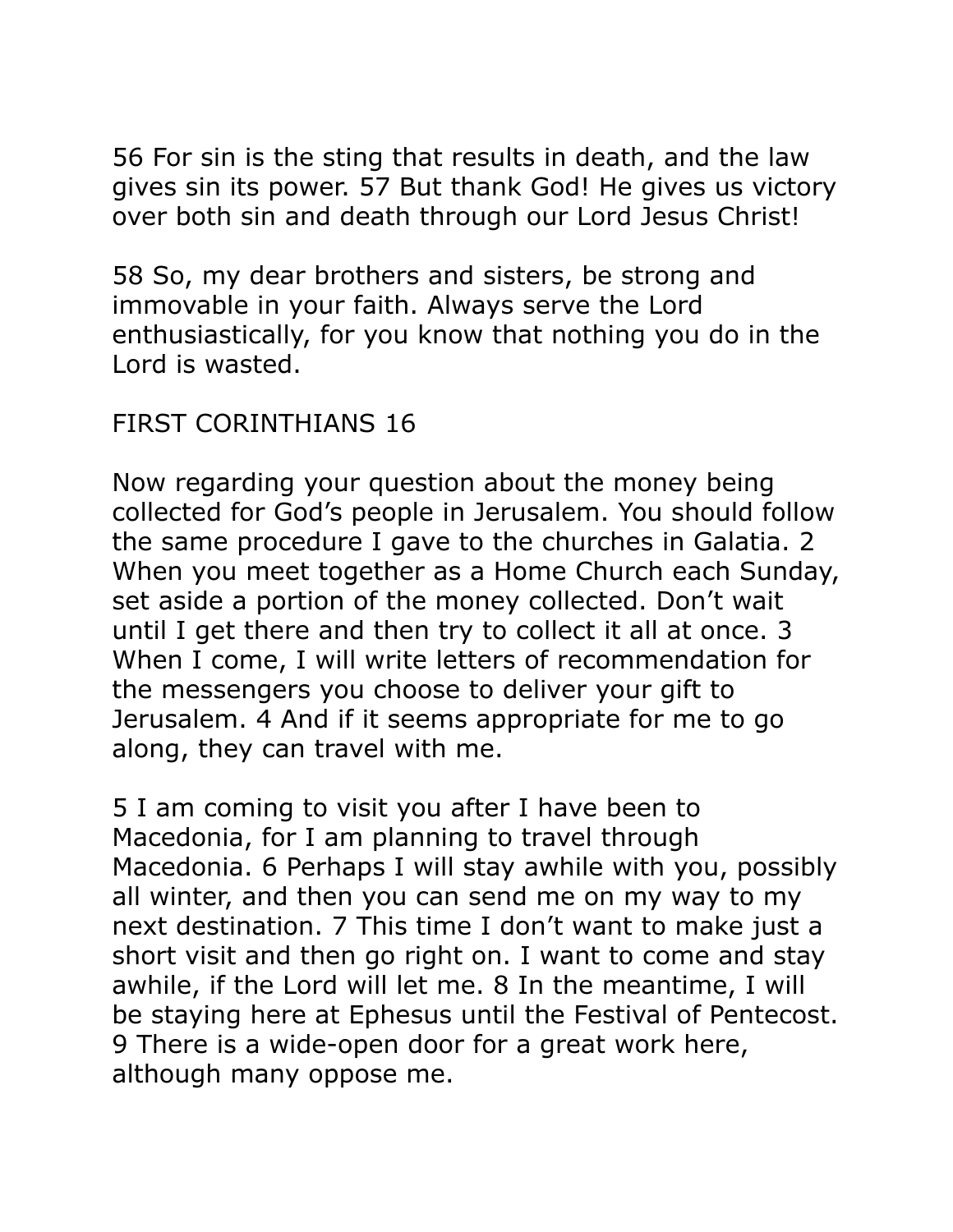10 When Timothy comes, please make him feel welcome. He is doing the Lord's work, just as I am. 11 Don't let anyone treat him with contempt. Send him on his way with your blessing when he returns to me. I expect him to come with the other believers.

12 Now about our brother Apollos—I urged him to visit you with the other believers, but he was not willing to go right now. He will see you later when he has the opportunity.

13 Be on guard. Stand firm in the faith. Be courageous. Be strong. 14 And do everything with love.

15 You know that Stephanas and his household were the first of the harvest of believers in Greece, and they are spending their lives in service to God's people. I urge you, dear brothers and sisters, 16 to submit to them and others like them who serve with such devotion. 17 I am very glad that Stephanas, Fortunatus, and Achaicus have come here. They have been providing the help you weren't here to give me. 18 They have been a wonderful encouragement to me, as they have been to you. You must show your appreciation to all who serve so well.

19 The Home Churches here in the province of Asia send greetings in the Lord, as do Aquila and Priscilla and all the others who gather in their home for church meetings. 20 All the brothers and sisters here send greetings to you. Greet each other with a loving hug.

21 HERE IS MY SALUTATION IN MY OWN HANDWRITING  $-PAUI$ .